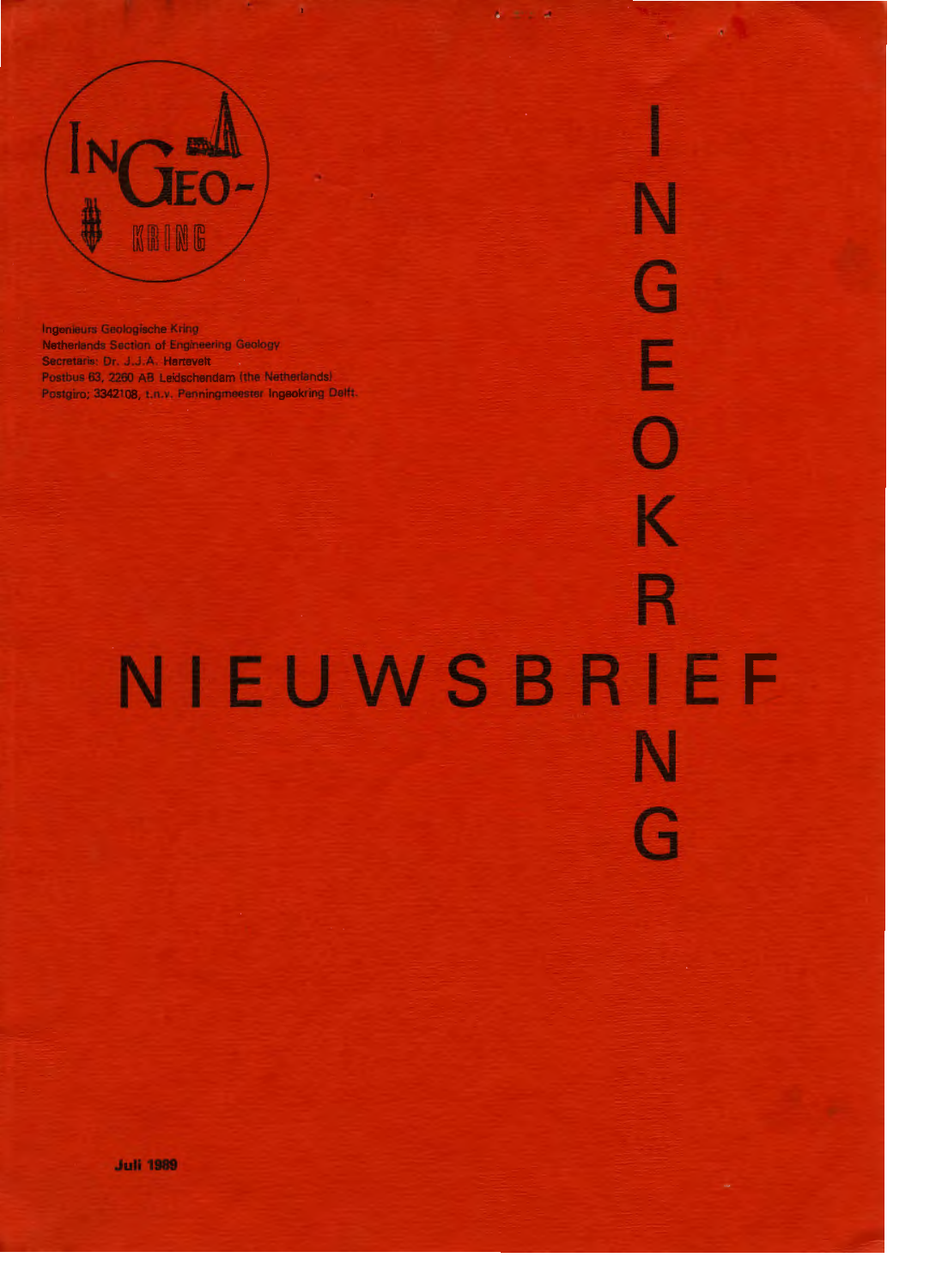# Seacore GeoCom Consultants

- Marine Site lnvestigation Drilling
- Marine Exploration Drilling
- Ancbor Drilling
- Pile Top Drilling
- **Jet** Probing
- Jack-ups, Barges, Drill Ships
- Marine Drilling Consultancy



## **Seacore Continental** Noordeinde 18a P.O.Box 81 2501 CB The Hague The Netherlands Tel: -31-(0)70-65 60 73 Fax: -31-(0)70-64 99 16 Telex: 34349 palys nl

OVERWATER DRILLING ENGINEERS | FIRST IN ENGINEERING GEOLOGY *(ON LAND* MD *OFFSHORE)* 

## **FEASIBILITY and SITE EVALUATION**

- *Desk studies*
- *Site Reconnaissance*

## **SITE INVESTIGATIONS** & **(HYDRO)GEOLOGY PROJECT\$**

- *Planning, Conrract Documents*
- *Project Management*
- *Supervi.sion, Oient1 s Representative*
- *Engineering Geological Mapping*
- *Overwater Environmental Surveys*

## **ENGINEERING GEOLOGY**

- *(Hydro)geological Surveys*
- *Geophysical Surveys*
- *Geophysical lnterpretations*
- *Sample Description, Core Logging*
- *Rock T esting*

## **CONSULTANCY** & TUITION

- *Evaluate Potential Geologica/ Hazards*
- *Lecturing, Training*
- *Aroitration*

## **GEOTECHNICAL ANALYSIS** & **DESIGN**

- *Soil* & *Rock Mechanics*
- *Foundations, Rock Slope Stability*

## GeoCom Consultants

Noordeinde 18a P.O. Box621 2501 CP The Hague The Netherlands Tel: -31-(0)70-65 07 95 Fax: -31-(0)70-64 99 16 Telex: 34349 palys nl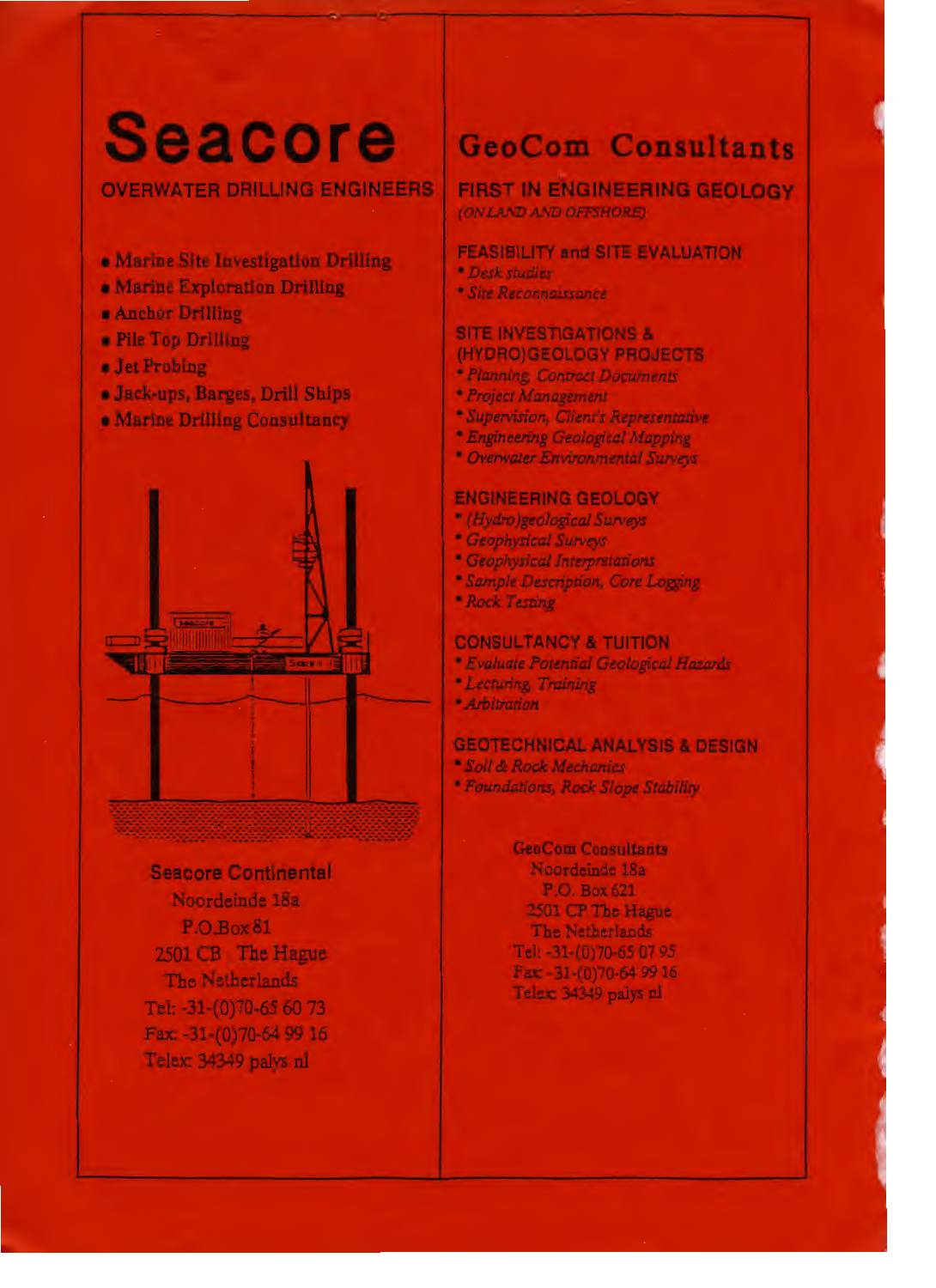## **Nieuwsbrief Ingeokring**

 $\overline{\phantom{a}}$ 

1

J.

y.

| INHOUD                                                                                                                                                | pag. |
|-------------------------------------------------------------------------------------------------------------------------------------------------------|------|
| Van de redaktie                                                                                                                                       | 2    |
| Geophysical Detection of Solution Phenomena<br>Drs. I.K. Deibel                                                                                       | 3    |
| Report of the lecture of Prof. Dr. Keith Turner<br>F. Bisschop, W.O. Molendijk                                                                        | 9    |
| Pile Foundations on Rock in the Netherlands<br>F. Bisschop                                                                                            | 11   |
| Praktisch Werk in Italië<br>A.R.G. van de Wall                                                                                                        | 18   |
| Impressie van een ITC-Student<br>A.D. Villamil                                                                                                        | 20   |
| Book review: "Stresses in Rock" by G. Herget<br>Drs. P.N.W. Verhoef                                                                                   | 21   |
| Conference report: Conference on Underground Spaces and Earth<br>Sheltered Buildings in Shanghai, September 1988 (part 2)<br>P.M. Maurenbrecher M.Sc. | 23   |
| Aankondiging: Vrijdag de 13 <sup>e</sup> Borrel                                                                                                       | 31   |
| Conferences, Seminars and Symposia                                                                                                                    | 32   |

Nieuwsbrief van de Ingenieursgeologische Kring Redaktie : Drs. P.N.W. Verhoef F . Bisschop W. O. Molendijk A.R.G . van de Wall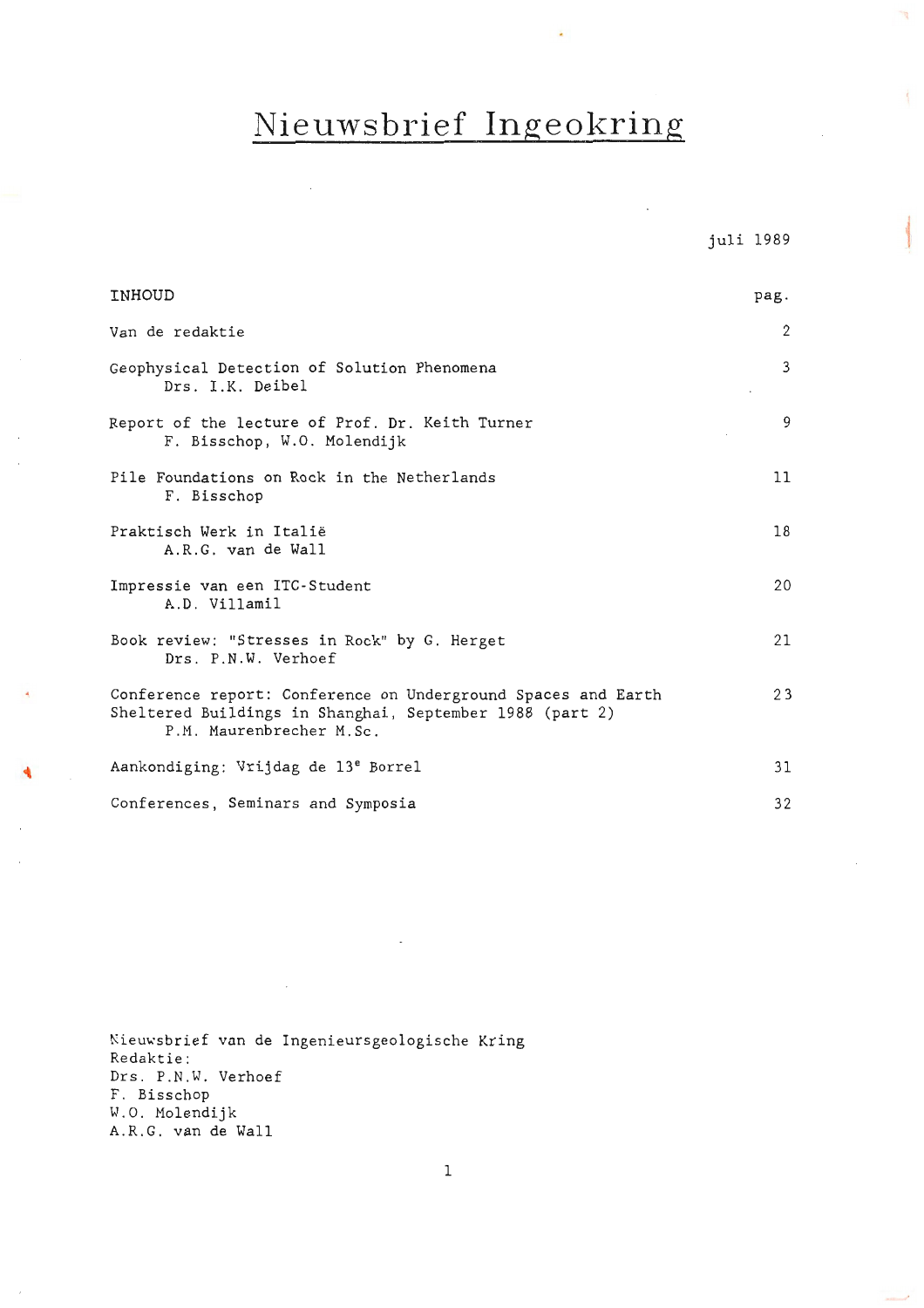## Van de redactie

Voor U ligt het tweede nummer van de nieuwsbrief. In dit nummer is onder andere te vinden: Het vervolg van het verslag van de in Shanghai gehouden conferentie over "Underground Spaces and Earth Sheltered Buildings", een stukje over het afstudeerscriptie van Ir. I .K. Deibel en een beschouwing over paalfunderingen op gesteente in Nederland .

Intussen is de redactie gedeeltelijk van samenstelling veranderd: E. Zwerver en J.W. Nijdam zijn vervangen door W.O. Molendijk en A.R.G. van de Wall. Drs. P.N.W. Verhoef en F. Bisschop zijn beide aangebleven . Zoals U zult opmerken wordt vanaf heden gewerkt met een nieuw systeem en een verbeterde tekstopmaak .

Het volgende nummer zal in oktober verschijnen. Kopij voor deze nieuwsbrief moet uiterlijk 20 september worden ingeleverd.

Correspondentie adres: Redactie Nieuwsbrief Ingeokring Faculteit der mijnbouwkunde en Petrolumwinning, sectie Ingenicursgeologie Mijnbouwstraat 120 2628 RX Delft, Nederland. telefoon: 015 - 782543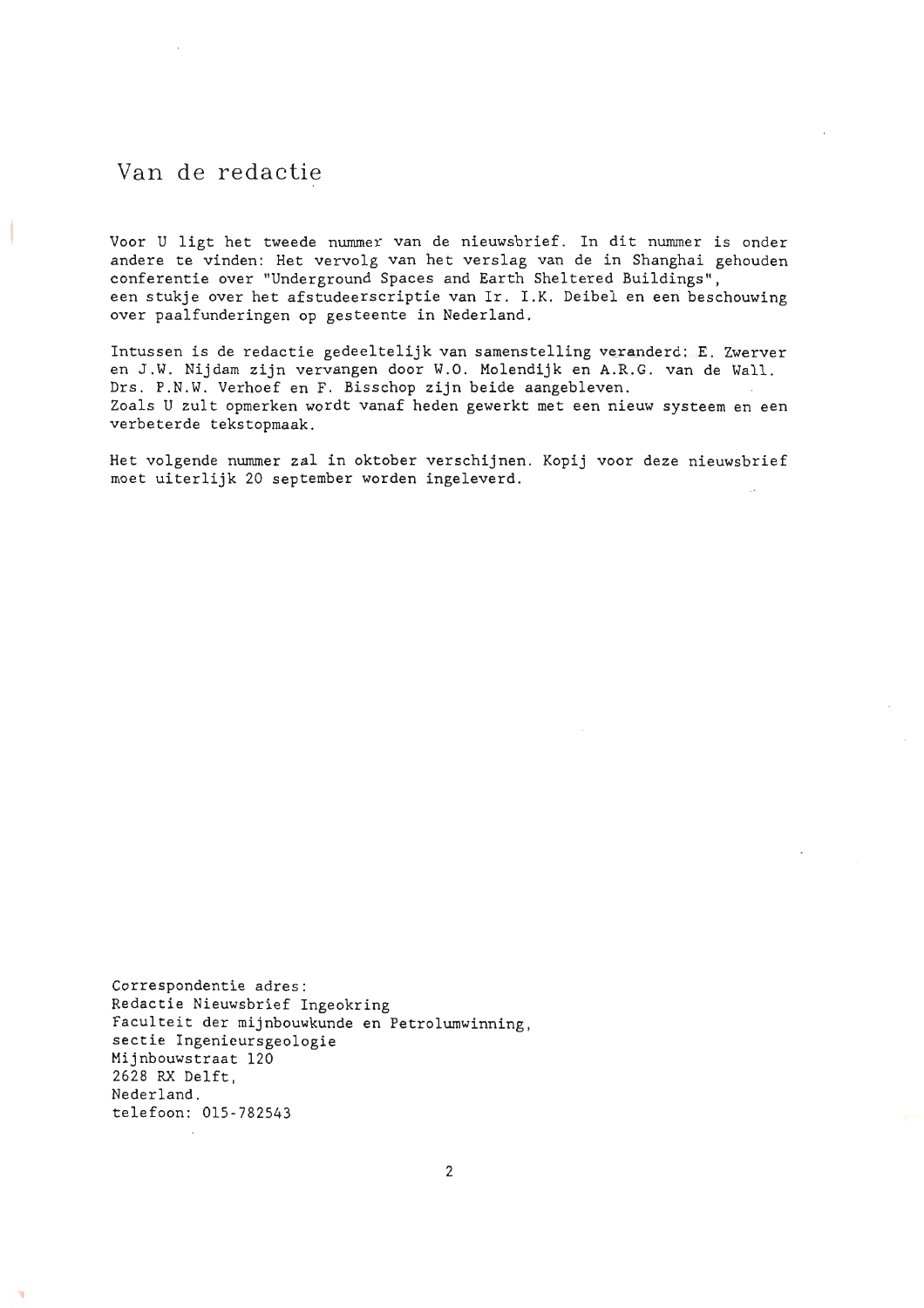## Summary of results of doctoral-thesis on

## GEOPHYSICAL DETECTION OF SOLUTION PHENOMENA

by Drs I.K.Deibel, August '88 Section of Engineering Geology Delft University of Technology

## INTRODUCTION

A major part of the province of South-Limburg, the Netherlands is underlain by limestones of Upper Cretaceous age.

Where the limestone is situated beneath a thin cover of Tertiary sediments or superficial deposits, the surface of the limestone is often highly irregular. Localized solution<br>weathering of the limestone surface can produce vertical<br>cylindrical pipes or funnel shaped sink-holes. Usually the pipes and sink-holes are filled with gravel, sand or clay derived from the overlying deposits, but the fill may be loose and contain weakly bridged cavities.

For these reasons, pipes and sink-holes are potentially a hazard to surface structures and where suspected they should be detected and fully investigated by appropriate site investigation techniques.

## SUBSIDENCE MECHANISM

Solution pipe genesis can result in two common forms of metastable structures created in the ground.

\* If the cover deposit is a low cohesive permeable granular deposit, solution subsidence can sometimes produce loose zone ground conditions. Consider a sand<br>and gravel layer undergoing solution subsidence to produce loose zone ground conditions; the loss of basal support to the layer, below a circular area, caused by solution subsidence, encourage a local downward movement of the sand grains, and gravel clasts. Assuming the layer was compact to start with, the localized solution subsidence effectively cause a portion of the layer to take up a larger



Figure 1 Formation of loose zone ground conditions by solution subsidence.

volume of space in the ground than it occupied previously. This volume expansion results in a disturbance of the original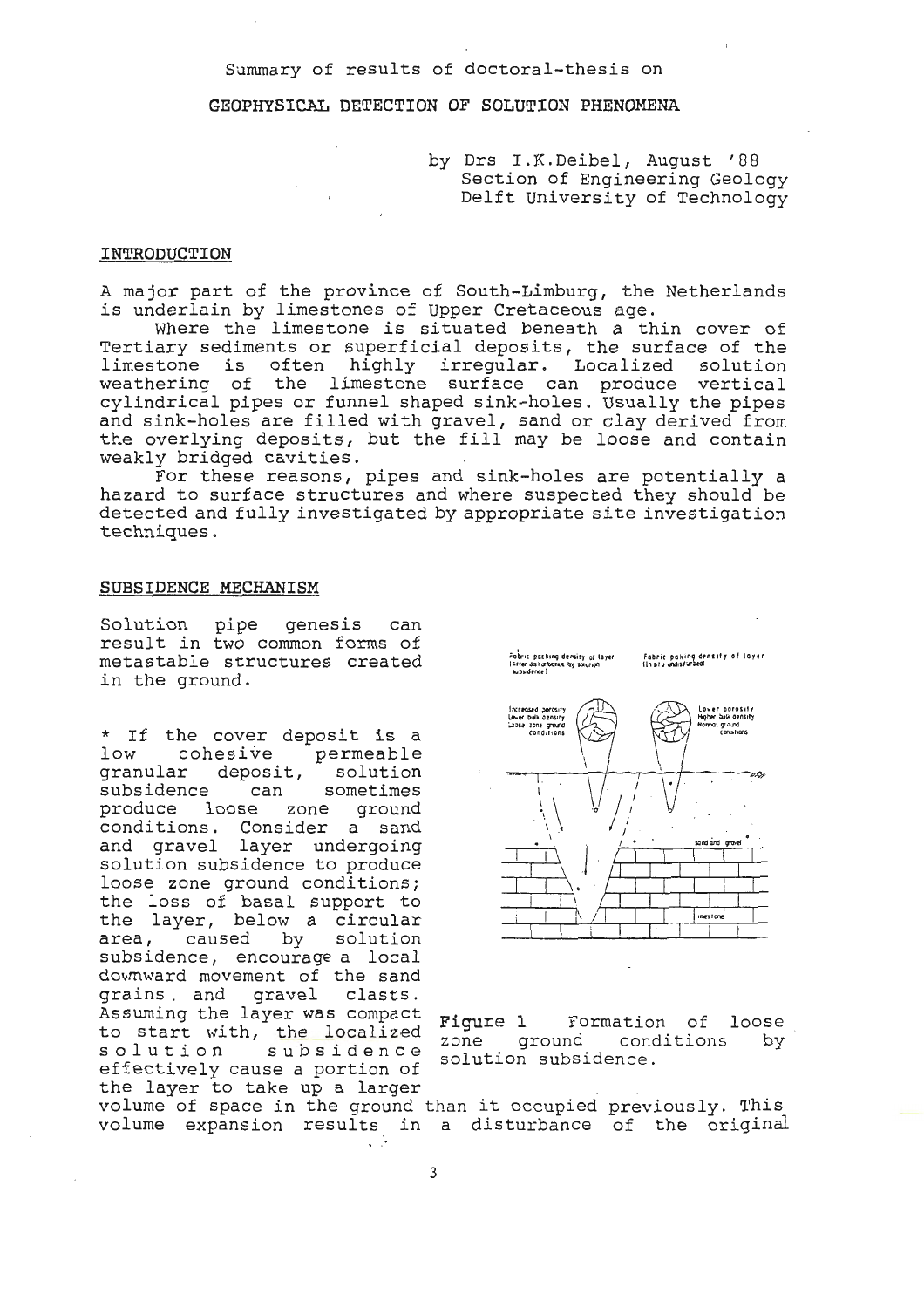compactness of the undisturbed in situ fabric. The volume increase of the layer, occurs by an increase of void space i.e. porosity and hence a lowering of the bulk density. The extent to which the deposit fabric can expand to accommodate the downward movement depends on angularity and grading of the deposit; figure 1.

the downward movement is more than can be If accommodated by expansion of the layer, the overlying layers will be effected too.

more or If cohesive  $\mathsf{a}$ resistant layer is present in the superficial sequence then instead of loose zone ground conditions continuing to through migrate up the sequence, the movements halt at the base of the resistant layer. As the solution pipe continues to deepen, the deposits below the resistant continue to undergo laver settlement gravitational creating a metastable cavity roofed over by the resistant<br>layer. Cavities produced have curved walls with arched roofs and their volumetric size tend a function of the to be overburden pressure (confining Figure 2 Formation of metastable stress), their size often cavity by solution subsidence decreasing with increasing overburden pressure; figure 2.



The problem of solution pipes is aggravated by their localized character and the frequent absence of surface evidence.

solution subsidence can take place slowly (low cohesive overburden) or suddenly (forming of cavities), either way it can be disastrous for surface structures and where suspected they should be detected and fully investigated by appropriate site investigation techniques.

The investigation techniques can be divided into three categories namely, I : remote sensing II : direct methods

III: geophysical methods

A geophysical investigation was carried out on a test site in South-Limburg, the Netherlands.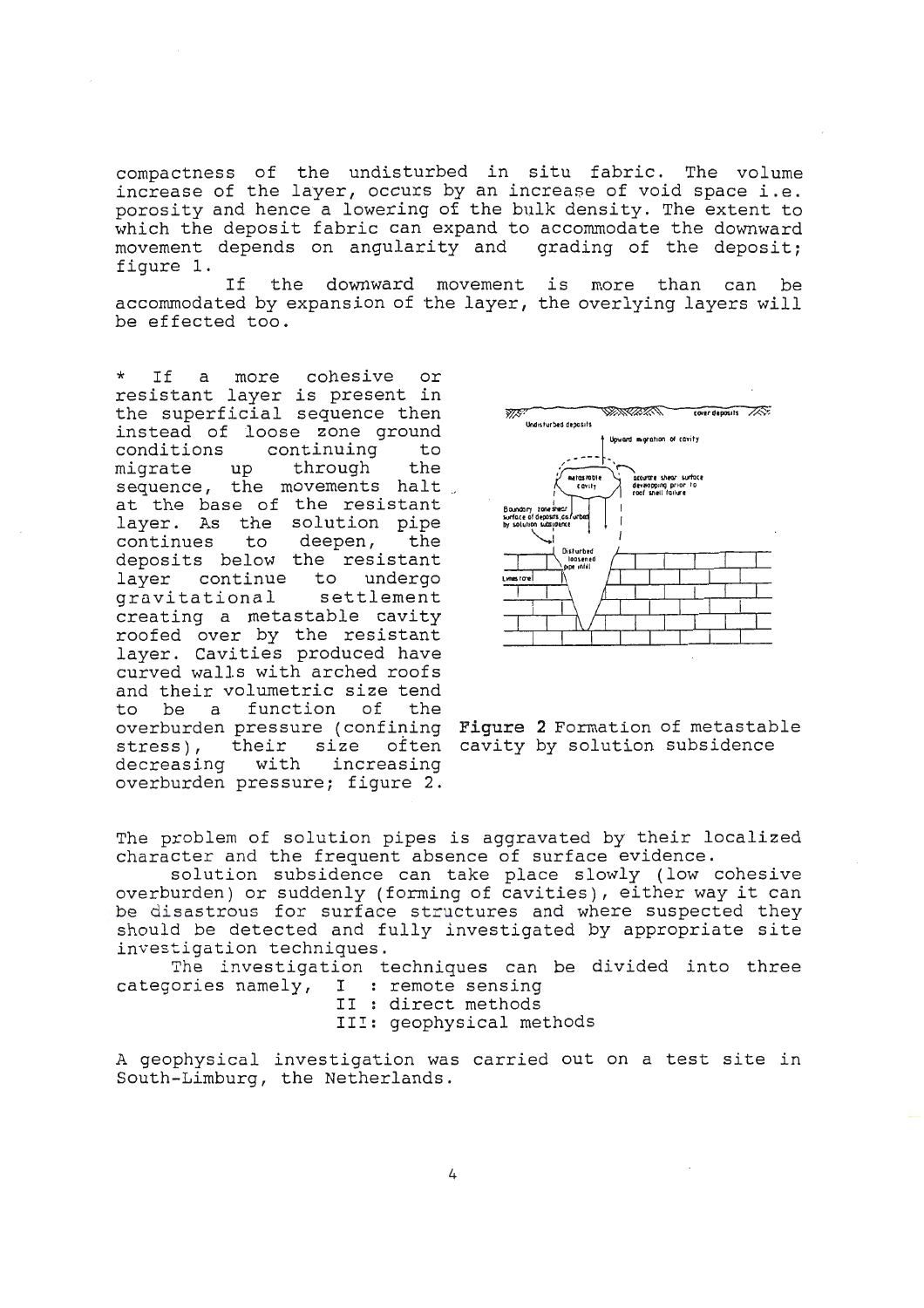## Introduction

The success of geophysical methods for locating filled solution pipes is controlled by four main factors: penetration (how deep can you measure), resolution (what is the anomaly), signal-tonoise ratio (can you distinguish the anomaly from the noise) and contrast in physical properties (this determines among other things the signal-to-noise ratio and the resolution).

The following methods are used on a test site in South-Limburg: - magnetic methods (the OMNI 4 protonmagnetometer)

- electromagnetic methods (EM 31 and EM 34)

## Location and geology of the site

A test site with a known solution pipe was chosen. This was done to see if a cavity with subsided overburden would also give an anomaly in the measurements. Figure 3 shows the location of the site, it is situated in the south-east of Limburg in the wooden areas (Vijlenerbossen) near Vaals.



Figure 3 Location of the test site

A possible profile of the investigated area is given in figure 4.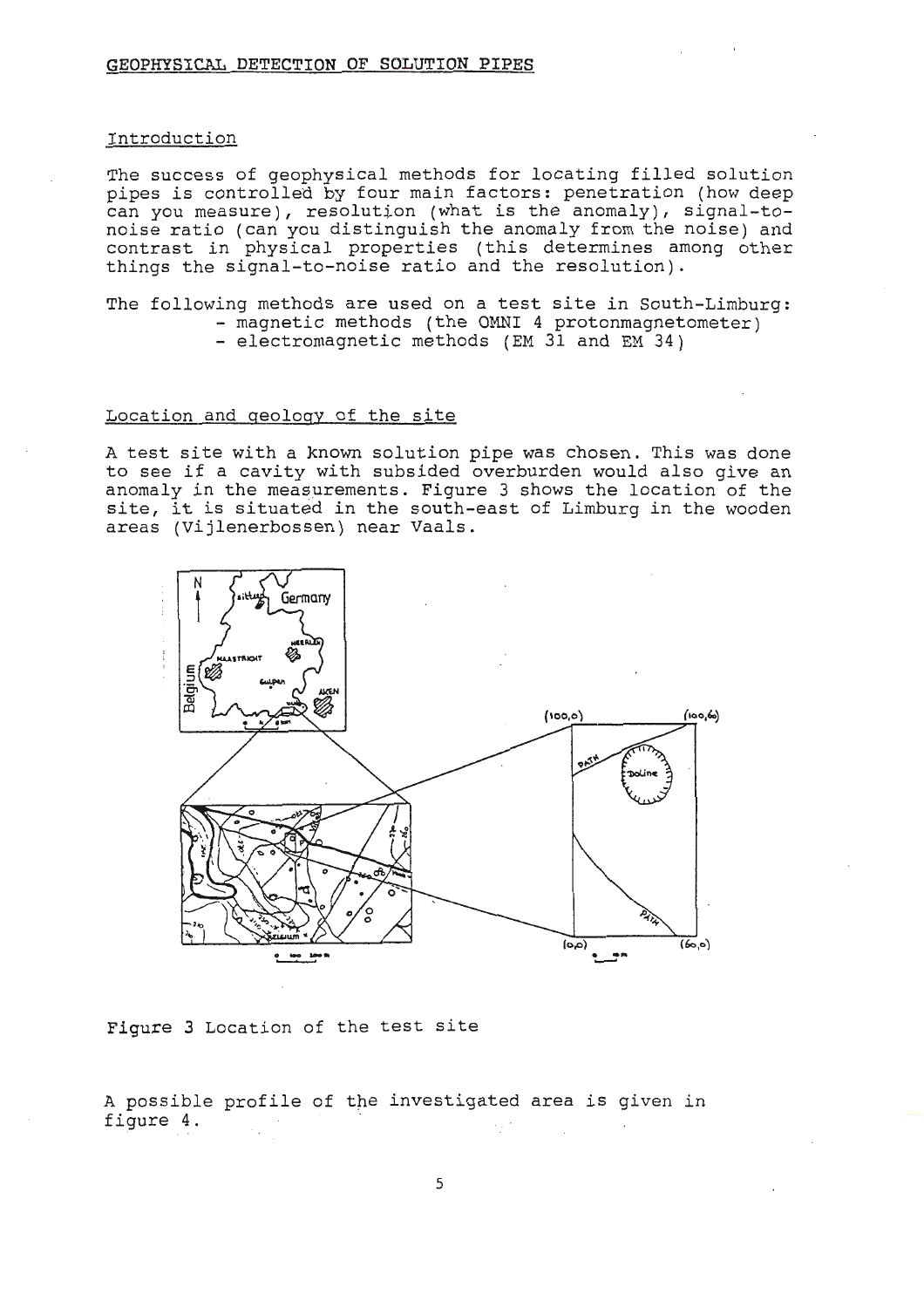

**1= loe~s** 

- **2,-= periglacial displac ement mate rial**
- **3= tertiary sand**
- **4= flint-eluvium**
- **5 = limestone**

**Figure 4** Possible profile of the investigated area

- <sup>1</sup>= Loess, thickness: 0 2.5 m. The loess will become thicker in a doline, as deposition probably took place during formation of the doline.
- $2$  = Periglacial displacement material, thickness:  $0 3.5$  m Periglacial displacement material is a mixture of weathered and decalcified residual loam of limestone.
- $3$  = Tertiary sand, this will only be found as a lens in the solution pipes.
- <sup>4</sup>= Flint-eluvium, thickness: 3.5 to 15 m. The flint-eluvium is present everywhere, it is formed by the weathering of the limestone and consists of decalcified residual loam and flint.
- 5 = Limestone (Formation of Gulpen).

## Magnetic methods

In magnetic methods the earth magnetic field is measured, indicating a difference in magnetic materials (e.g. magnetic minerals) . The measurements were taken on N-S lines with a station spacing of 2 meters and a line spacing of 5 meters.

However, the differences in the measured values were too small (at the most 20 nT) to indicate anomalies suggesting a possible solution pipe.

It is not sure whether this is only noise (resulting from concentrations of magnetic minerals which obscure the target anomaly) or an indication of possible structures in the ground.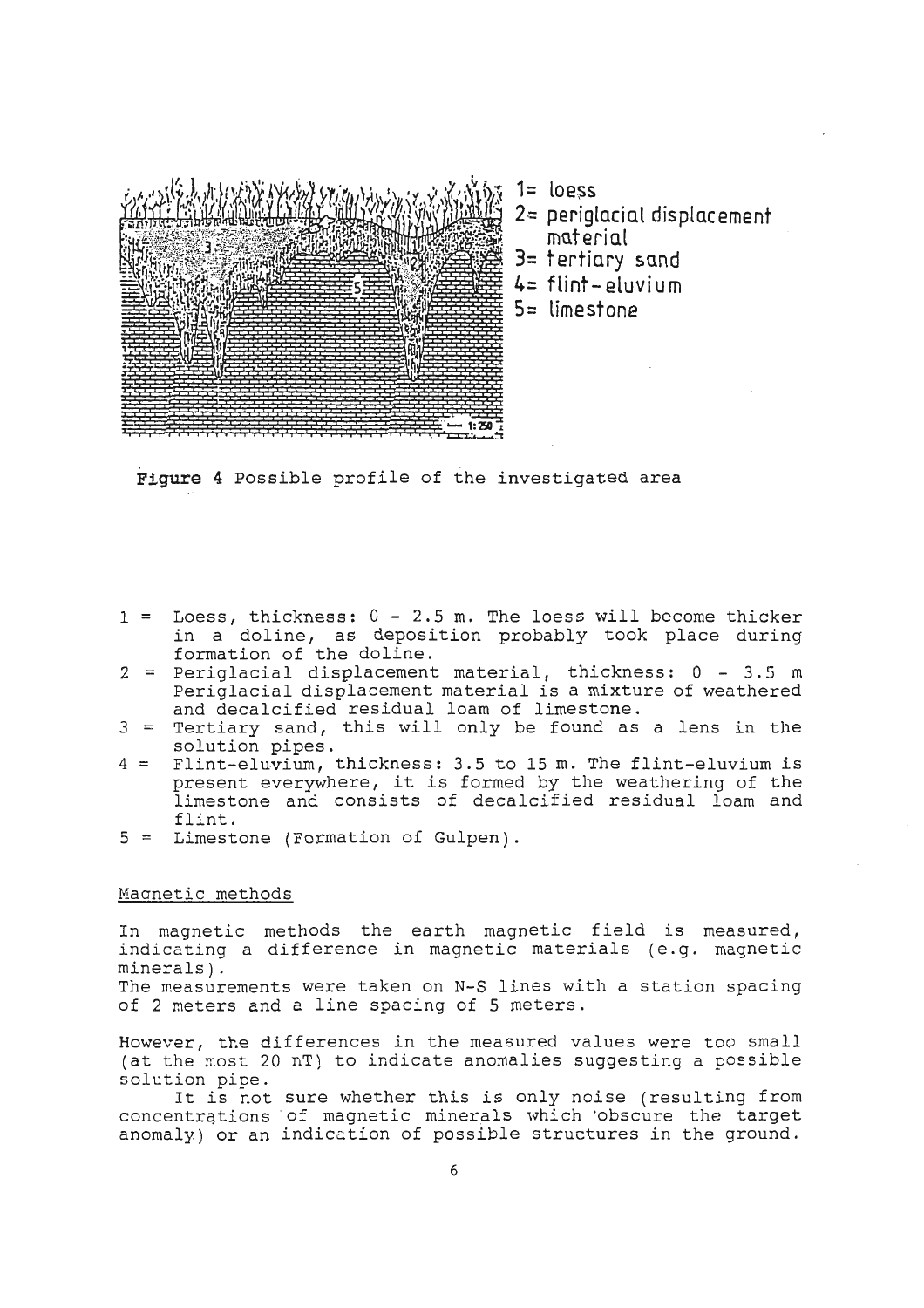## Electromagnetic methods

In electromagnetic methods a magnetic field is induced by electrical currents. The magnetic field is proportional to the terrain conductivity. The conductivity of the ground can be an indication of soil properties such as water content, porosity and mineralogy.

The EM 34 consists of separate portable transmitter and receiver coils. These are connected by a flexible cable.

On the test site measurements were taken with vertical  $(exploration depth = 7.5 m)$  as well as with horizontal coils  $\text{e}$  exploration depth = 15 m) and with an intercoil spacing of 10 meters. The lines along which the measurements were taken are oriented N-S with a station spacing of 5 meters and a line separation of 5 meters.

The apparent conductivity of the ground to a depth of 7.5 and 15 meters is measured at the surface. With the help of a computer program a model of the ground can be made.

Three layers are assumed:

- 1) The loess, periglacial displacement material and tertiary sands together, with a conductivity of about 0.6 to 0.8 mS/m.
- 2) The flint-eluvium with a conductivity which lies between the values of 22 and 26 mS/m, and
- 3) The limestone with a conductivity of 5 to 6 mS/m.

These values are put in the computer program and the thickness of each layer is determined. The apparent conductivity at the surface is calculated for these values and compared with the measured values. In this way a model can be made of the underground of the test site. Especially the depth to the limestone surface is of interest for the detection of solution pires. Figure 5 gives a contour map of the depth to the limestone surface. The doline is the result of solution subsidence, thus is situated above a solution pipe and borings carried out by the RGD (Dutch Geological Survey) revealed a thickening of the loess layer in the surrounding of the other possible solution pipe in the figure.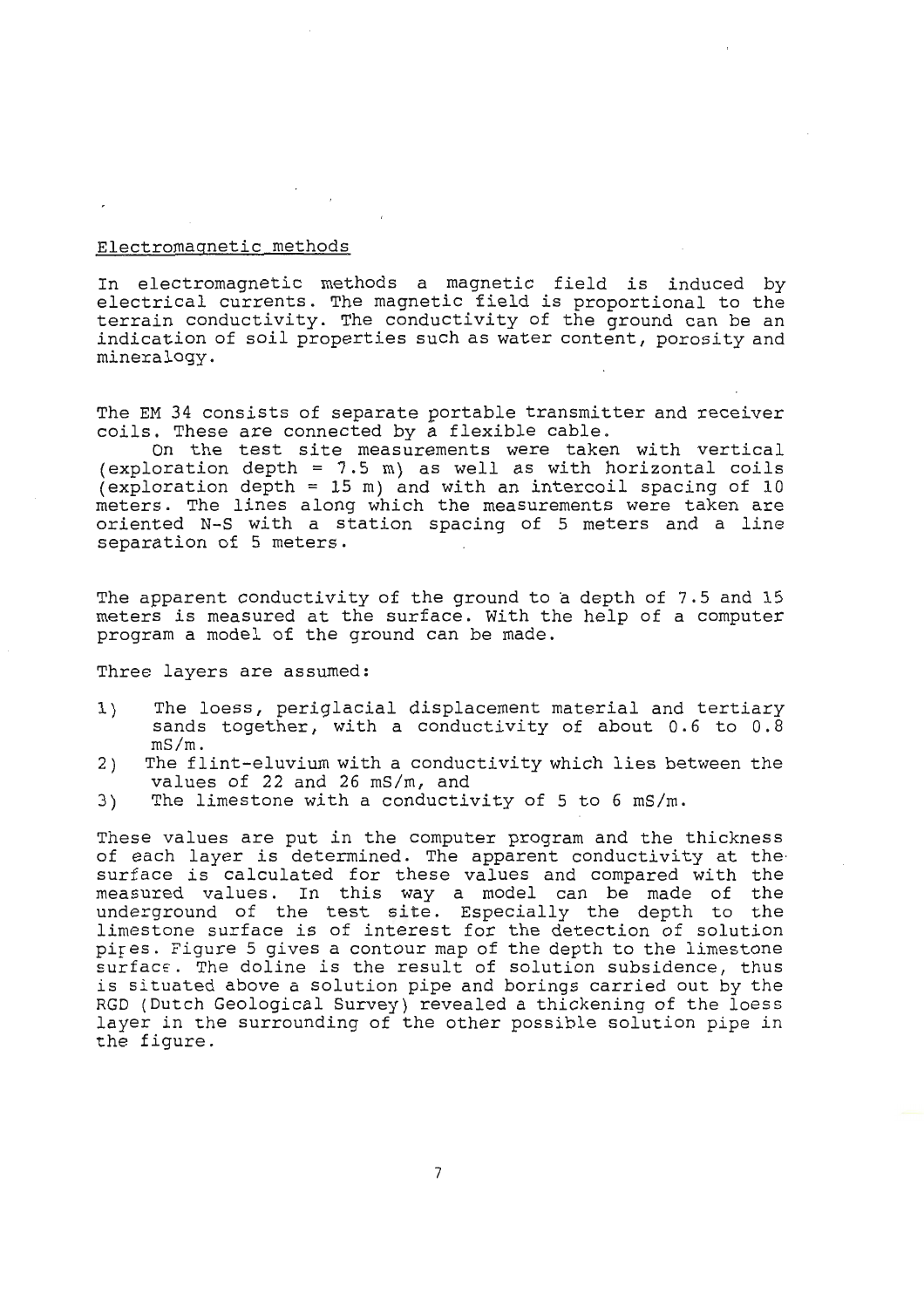

The EM 31 has an exploration depth of only 6 meters and will work in case of near surface phenomena, but is not suitable for solution pipes located deeper than 6 meters. It seems that the lower density and thus the higher porosity (i.e. higher water content) above a solution pipe is not sufficient enough to indicate the solution pipe.

## **CONCLUSIONS**

Solution phenomena can seriously damage structures. It is therefore wise to detect them before subsidence takes place.

Geophysical methods which offer fast continuous profiling (e.g. magnetic- and electromagnetic methods, ground radar) have a distinct advantage over methods where one has to set up equipment for each reading separately (e.g. gravity, resistivity, seismic). For the two methods tried, only the EM 34 seems to be successful. However, in order to do a reasonable reliable prediction more rneasurements with different coil-separations (different exploration depths) has to be taken, also borings to verify the possible location of a solution pipe should not be forgotten.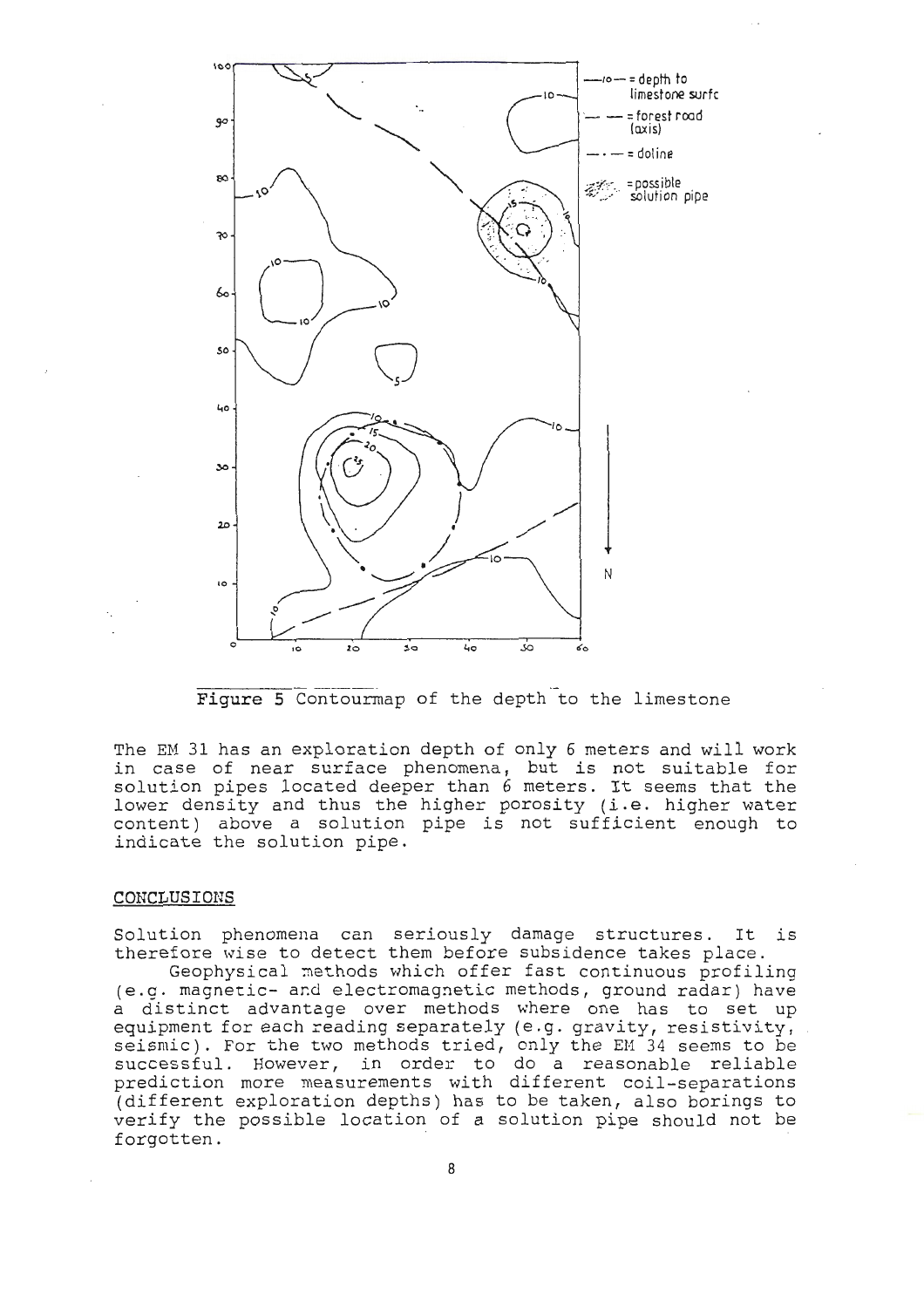## A 3D Hydrological Geographical Information Systern

Report of the lecture of Prof. Dr. Keith Turner,

March 15<sup>th</sup> Faculty of Mining and Petroleum Engineering Delft .

> Dr. A. Keith Turner is Professor of Geological Engineering at the Department of Geology and Geological Engineering of the Colorado School of Mines (Golden, Colorado, USA). This presentation was the first meeting of the Earth Sciences computer users club (being established). The club is being sponsored by the computer users group of the Royal Netherlands Engineering Institution and the Engineering Geological Nether lands Branch of the IAEG. The computer users group has also received support from the Royal Netherlands Geological and Mining Society.

## A 3D-HYDROLOGICAL GEOGRAPHICAL INFORMATION SYSTEM

The process of hydrological analysis can be considered in terms of four fundamental modules :

- 1. Subsurface characterization
- 2. Three-dimensional GIS
- 3. Statistical evaluation and sensitivity analysis
- 4. Groundwater flow and contaminant transport modelling

## *l . Subsurface characterization*

The are some difficulties in describing the geotechnical & geological environment :

- Incomplete, conflicting information;
- Subsurface has complex spatial relationships ;
- Economics prevent sufficiently dense sampling to resolve all uncer tainties;
- Scale effects : The relationships between property values and volumes of rock represented .

It is impossible to make an exact model of the geotechnical & geological environment, only a simplified version from exploration data can be made.

There are two methods the reveal the geotechnical subsurface information:

- Brute force by the drilling of many holes .
- Geological process simulation modelling: convert a few observations into most likely conditions. Intelligent Systems can be useful for the interpretation of geological data.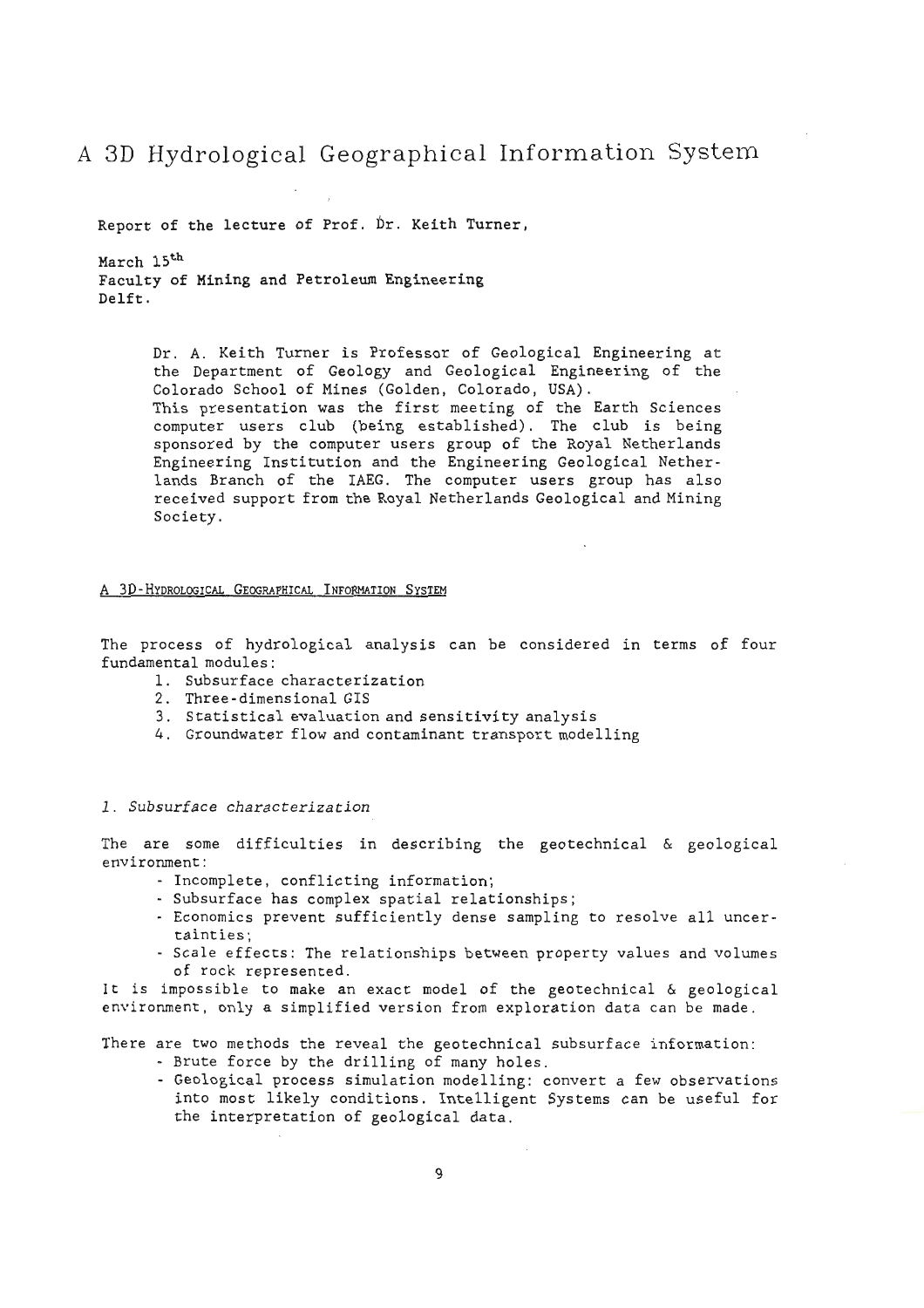## *Three-dimensional GIS <sup>1</sup>*

There are no true 3-D commercial systems for geological and geotechnical use. In contrast, over the past few years, increasingly accurate hydrological flow models have been developed. With help of a 3-dimensional GIS, 3-D subsurface information can be fully utilized for interpretation and prediction of groundwater flow. One of the problems of this moment is the lack of 3-D hydrological data . This is called *'the Parameter Crisis'.*  Further difficulties are:

- The hydraulic conductivity (k) is a critical, but difficult to obtain parameter.
- The coefficient of dispersion is a 'non-constant' constant.
- 3-D Heterogeneity in hydraulic conductivity affects flow velocities more than hydraulic heads.

#### *Statistical evaluation and sensitivity analysis*

The most favorite method of statistical evaluation is stochastic modelling. Only it is very important to consider that the geology is the end product of many processes and the method is statistical, not deterministic.

In the near future, a system which uses 'The Marcov Process' can be a helpful instrument to do an 'intelligent' computer interpretation of geology. The Marcov Process uses processes of today to determine the processes of tomorrow.

This system needs a data management system. There are no good data managements systems available yet, which can handle the enormous amount of data that is required for a good geological interpretation.

#### *Groundwater flow and contaminant transport modelling*

A 3-D GIS is a very good help in the prediction of the dispersion of pollutant chemicals in the groundwater. One of the problems here is again the 'Parameter Crises' .

The american law 'prevents' research workers of doing extensive site investigations. This is because of the strict rules for the treatment of the chemical waste once a dump is sampled. One has to guarantee that no (further) contamination of groundwater aquifers occur during and after the drilling of a well. Polluted samples have to be stored in a proper way after testing, which is very expensive. The insurance companies now ask enormous amounts of money for the drilling of one simple hole. So in practice there are not many holes drilled.

F. Bisschop, W.O. Molendijk

<sup>&</sup>lt;sup>1</sup> Geo Information System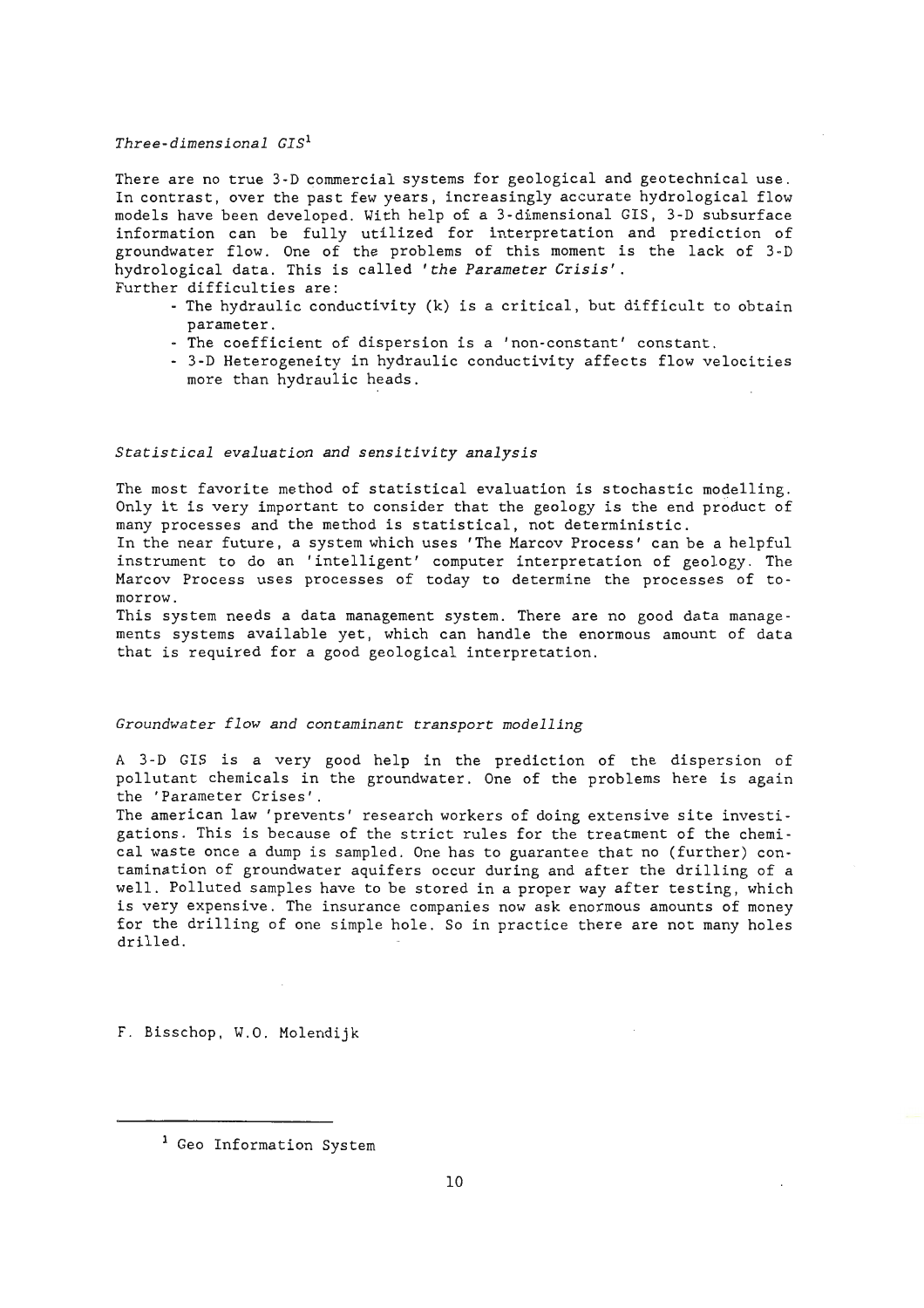## Pile Foundations on Rock in the Netherlands

## INTRODUCTION

In 1980 about 65 % of all foundations in the Netherlands were piled foundations (Tromp, J.P.M; 1980). Much has been written on this subject. Many topics dealing with pile foundations in the Netherlands were investigated and described e.g.: (negative) skin friction, pile hearing capacity, horizontal and vertical stresses in piles, piles on sand and (over) consolidated clays, etc. But nothing was written about pile foundations in situations where soft alluvium overlies rock in the Netherlands. A literature search was done on this subject but no articles or hooks were found.

The following magazines and conference papers didn't show any articles on the subject of pile foundations on rock in the Netherlands: Land en Water, de Ingenieurskrant, Geotechnique, Congress reports of the International Conference of Soil Mechanics and Foundation Engineering, Geotechnical Abstracts of The German Society of Soil Mechanics and Foundation Engineering, Delft Geotechnics abstracts .

So some companies were visited and telephone calls were made to companies which had investigated a particular project on this subject.

In the southern part of The Netherlands calcarenites (Cretaceous) are near to the surface. Here *a* lot of buildings are built on the calcarenite.

IGF, settled in Maastricht, investigated projects which were dealing with this subject. Ir. H.P. Ritt was here very helpful by providing information. Ir. L. Snijders (Geoconsult, Hoensbroek) and Ir. Kraayepoel (Fugro-McClelland, Nuenen) told something about their experiences with pile foundations on calcarenite in South Limburg.

Also information was gathered with the help of Ir. L. Posthumus (Delft Geotechnics, Delft). He provided a report of a German company which was dealing with an investigation concerning a foundation of a brewery (de Leeuw) . In the eastern part of the Netherlands the Muschelkalk formation is only a few meters below the surface. Here only one project was known about the foundation on rock .

The "Steenfabriek Winterswijk" is built on the Muschelkalk, no piles were used, but this project is a good example of how the subject "rock" is handled in the Netherlands. In the next chapter the experiences with the subject are listed. Some case studies are presented and the last part contains some conclusions.

## PILE FOUNDATIONS ON THE CALCARENITES IN SOUTH-LIMBURG

In this chapter the following topics of pile foundations on the calcarenite in South-Limburg are described:

- design considerations;
- methods of site investigation;
- kind of piles used/prescibed ;
- calculation of hearing capacity;
- settlement and skin friction of piles .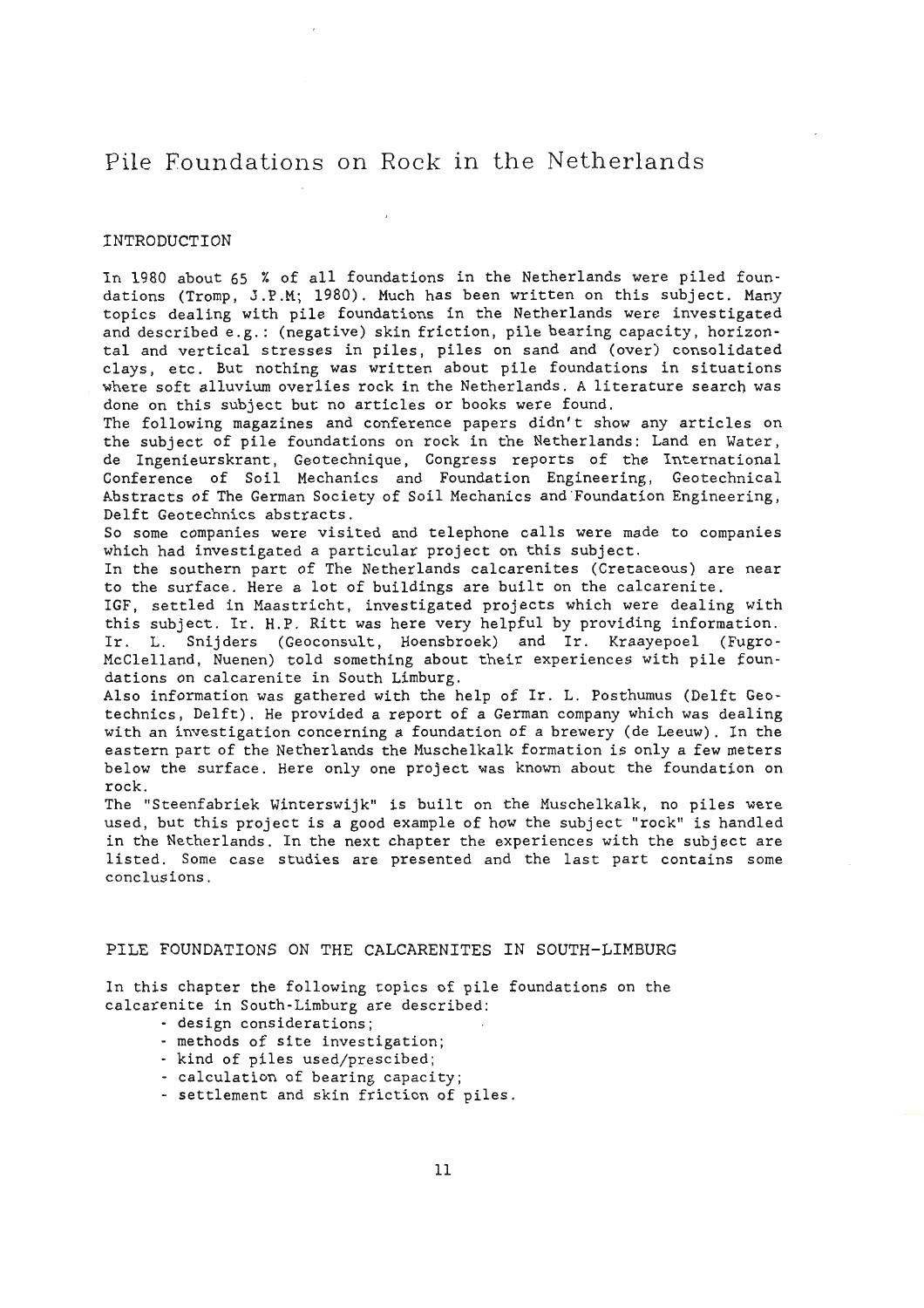#### Design considerations

The stratigraphy of the soil/rock in South-Limburg consists mostly of several meters of loess overlying sands , gravels and calcarenite . There are mainly two foundation possibilities in this part of the country:

- raft foundation (on the loess, gravel or calcarenite);
	- foundation on short or long piles (on the gravel or

calcarenite);

Raft foundation depends mainly on how many ground has to be dug away, groundwater problems and possible extra settlements of neighbouring buildings . Piles are placed on the gravel or calcarenite . This depends on the thickness and depth of the gravellayers . Because the pile hearing capacity calculations require a minimum thickness of 4 times the diameter of a pile (diameter between 0 . 25-0.5 meter and bored piles 0.5 - 1.0 meter) the gravellayers need a minimal thickness of one meter.

When the gravellayers are not thick enough to resist the expected forces the piles are placed on the calcarenite.

## Methods of site investigation

The used methods of site-investigation are:

- *Cone Penetration Test* (CPT): a cone is pushed in the soil/rock with a certain average speed and the resistance to progress is measured;
- *Statie Penetration Test* (SPT): a cone is hammered in the soil/rock one meter below the borehole and the amount of blows required for penetration from 15 to 45 cm is counted;
- *"Rammsondierung"* (heavy penetration test): the amount of blows to hammer a cone of certain dimensions 20 cm in the soil/rock is counted;
- *borings;*

Typical results of these methods are presented in figure 1. From the CPTcurve the different layers can easily be distinguished. The gravel can be distinguished by a high cone resistance and a high friction ratio. The weathered calcarenite bas a lower cone resistance but the friction ratio remains the same. In the weathered calcarenite the penetration resistance increases with depth until penetration becomes impossible.

The most used method is the cone penetration test because there is in the Netherlands much information and experience available about that the test is mostly used for the investigation of soil. The CPT-test is a relative cheap investigation method and gives no problems with the flintstone in the calcarenite. When the penetration became impossible the calcarenite is assumed to be strong enough to act as a hearing layer.

The SPI-test and heavy penetration test are mostly used by German companies and can penetrate deeper in the calcarenite, but the different layers are more difficult to distinguish .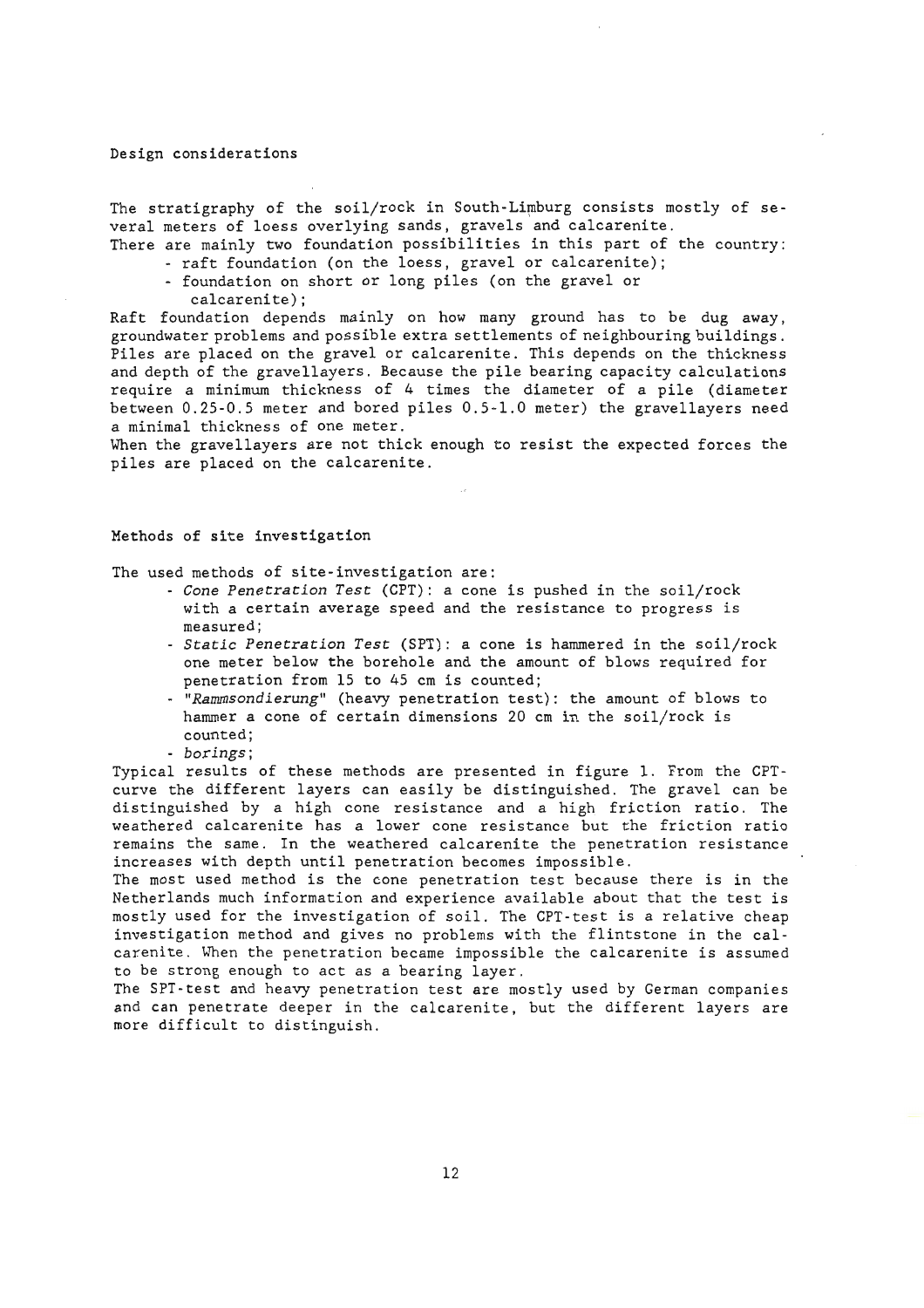## Kind of piles prescribed/used

The following types of piles are used:

- bored piles: a hole is b'ored down to the hearing layer . A steel (fig. 2) casing is placed to support the sides of the borehole. The cage of reinforcing steel is lowered and the hole is filled with concrete. During the filling the injection pipe and casing are raised;
- augered piles: an auger with in the middle an injection pipe is (fig. 3) used to make a hole. When the hearing layer is reached pressure is applied to the concrete, the auger is lifted and the concrete will fill the hole;
- hammered piles;
- vibrated piles;

The most commonly used piles are bored piles because it is difficult to pass the gravellayers with hammered piles. A vibrated pile passes only with difficulty the big pebbles in the gravellayers . Hammered piles are used / pre scribed by some companies, but they can cause a lot of problems. The design consideration used here is: where a CPT-test is possible a hammered pile can be placed.

During the construction of a bridge over the river Maas these piles were used, but this became a financial disaster.

Augered piles require a strong augering machine because otherwise it will stick up in the gravel or calcarenite layers. These piles have a limited diameter (one meter).

Bored piles have the advantage over augered piles that they can have larger diameters. Two conditions for the construction of the pile are very important:

- the surface of the concrete has to raise gradually;
- raising the casing with a shock will cause a good density of the concrete.

Calculation of hearing capacity

The sole method to calculate the bearing capacity of a pile on the calcarenite is the Koppejan Method with the help of the results of the CPT-test . The SPT and other tests are only used to get a first impression of the stratigraphy and bearing capacity.

The maximum limits for the bearing capacity of a pile on rock are:

- bored and augered piles: 3.5 N/mm2 (safety factor: 3);

- hammered piles: 5.0 N/mm2 (safety factor: 2) .

The safety factor for bored and augered piles is higher than for hammered piles because during the construction of these piles the soil around the borehole relaxes. This will cause a lower side friction.

~1hen using the Koppejan Method cone penetration values above 20 N/mm2 are disregarded. These values are unreliable due to the fact that the cone builds up a certain stress and then suddenly relaxes. This process distorts the real value of the penetration resistance .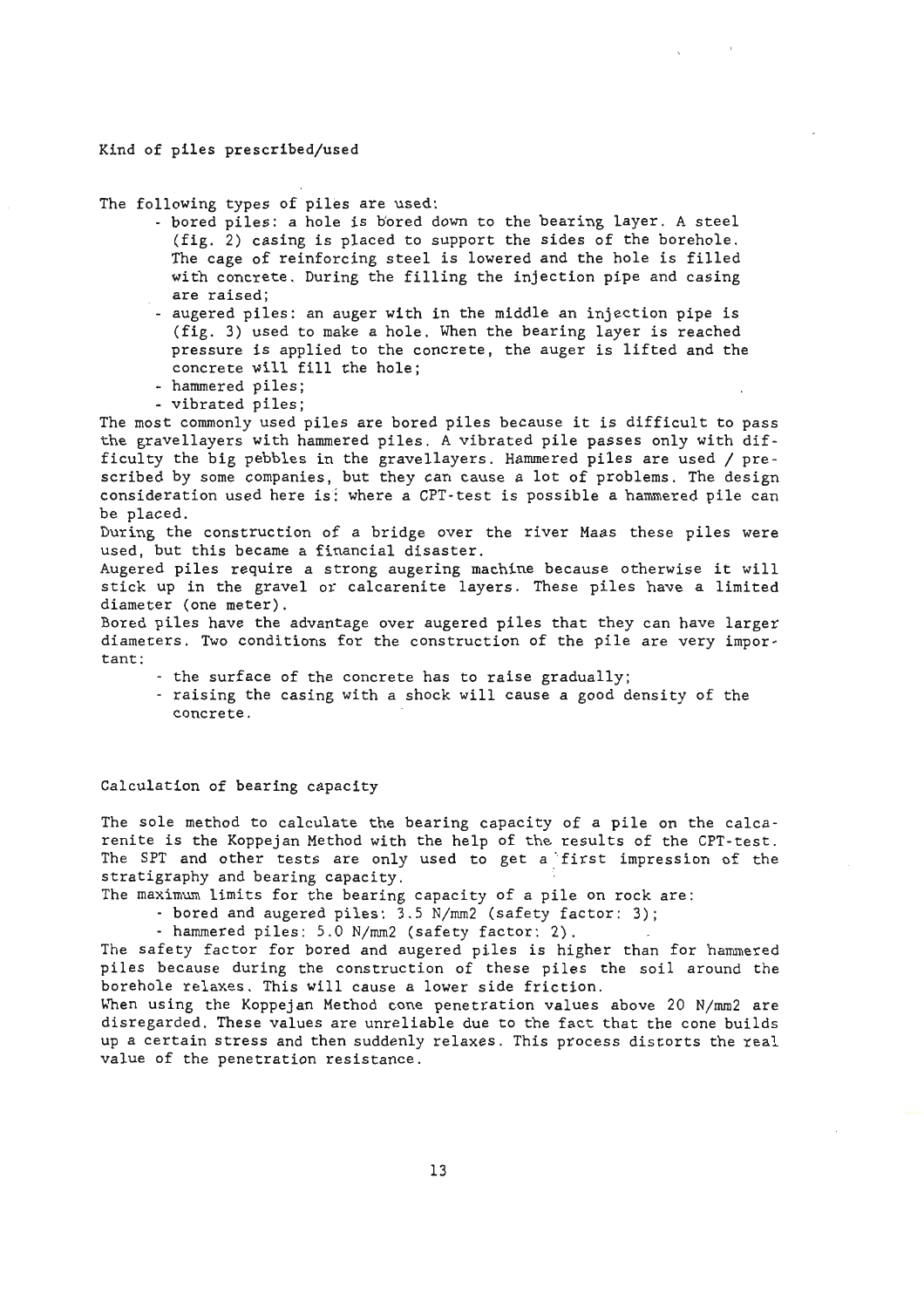

Figure 1: Typical results of cone penetration test and heavy penetration test (schwere rammsondierung).



Figure 2: Construction of a bored pile.

Figure 3: Construction<br>of an aügered pile.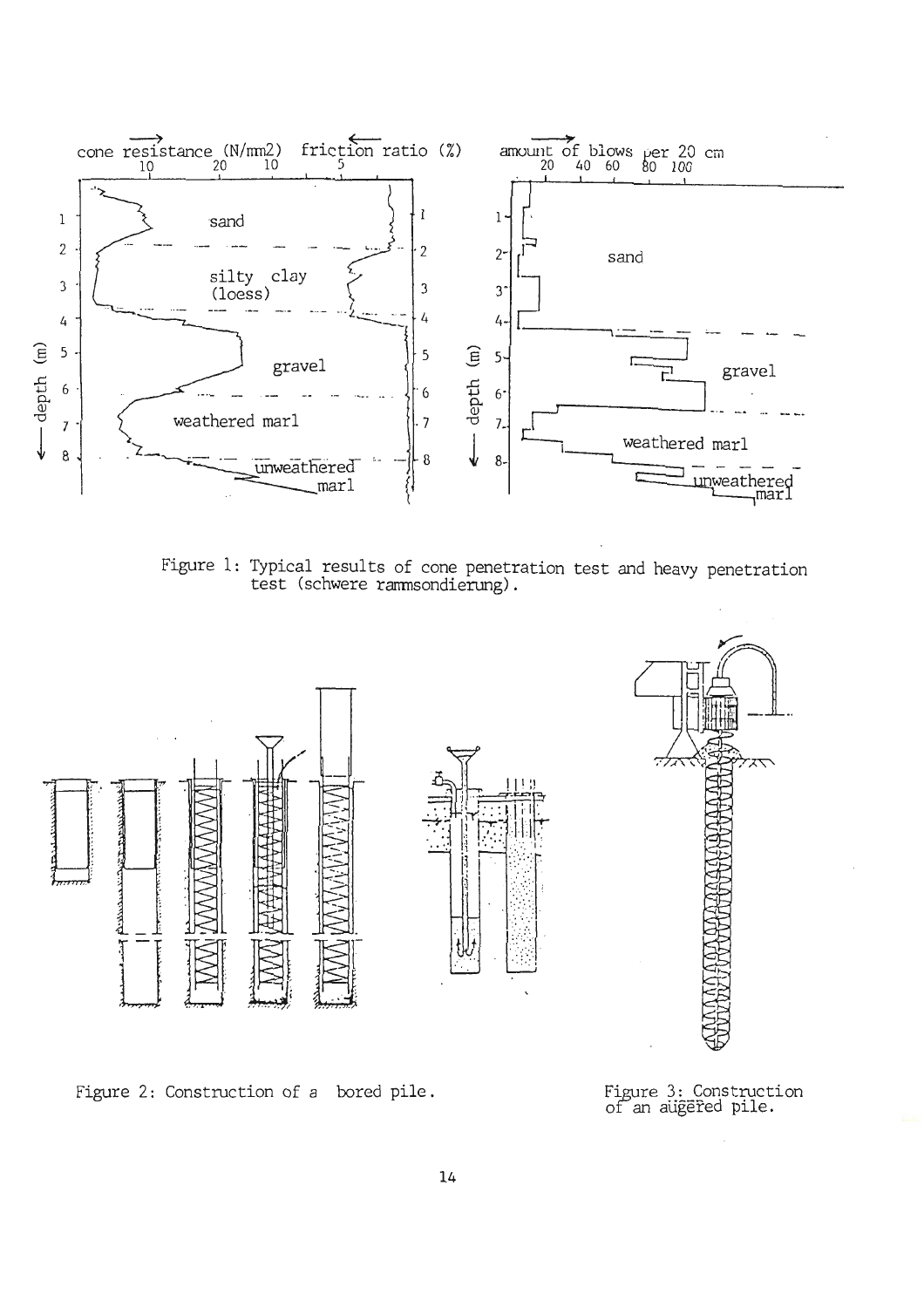## Settlement and skin friction of piles

The settlement of a pile on calcarenite is mainly expressed as a percentage (10 %) of the pile diameter plus the elastic shortening of the pile (mostly between 2.5 and 5 millimeter).

In the Netherlands this is done for all pile foundations on sand and gravel. The effect of skin friction is usually not taken into account for the following two reasons:

- bored piles cause relaxation of the soil around the borehole, so no or almost none side friction will be developed along the pileshaft;
- the piles are placed a very short distance in the hearing layer, so the side friction of the hearing layer is also very small.

Another calculation method only the elastic shortening into account for the settlement, because the calcarenite is seen here as a strong rock which allows no, or almost none, settlement. Here the skin friction is neglected because, due to the very small settlements, no side friction will be developed. To prove which theory will give the best approximation of the real situation, stress and settlement measurements should be taken of constructed piles .

## CASE STUDIES

Investigation concerning the building of a police office in Maastricht (IGF, Maastricht)

The investigation was carried out in 1975 . The site investigation consisted of:

- heavy penetration tests;
- borings;
- cone penetration tests.

Raft foundation was rejected because this would require a very large excavation and the groundwater level would have to be lowered. This would have caused damage to the surrounding structures. The tests revealed that the gravellayers were too thin to support the building. The upper part of the calcarenite was weathered with a low hearing capacity. Below the weathered calcarenite existed a streng unweathered calcarenite with a high penetration resistance. So it was decided to put the piles in the calcarenite. The foot of the piles had to be placed in the first one to two meters of the unweathered calcarenite on top of the weathered calcarenite. It was decided to prescribe bored piles, because hammered piles would not survive the hammering through the gravellayers and vibrated piles would have problems with the very big pebbles in the gravel.

Two problems were faced with the construction of the bored piles:

- more concrete was used than the theoretical volume of the berehole due to the porosity of the gravel. One pile was excavated and the part of the pile in the gravel showed to be bigger. This causes a higher hearing capacity and lower the settlement of the pile. No negative effects were expected from this problem.
- during the raising of the casing the cage of reinforcing steel was lifted up with the casing due to some parts of calcarenite sticking to the casing. This problem was solved using a casing of a smaller diameter (80 cm).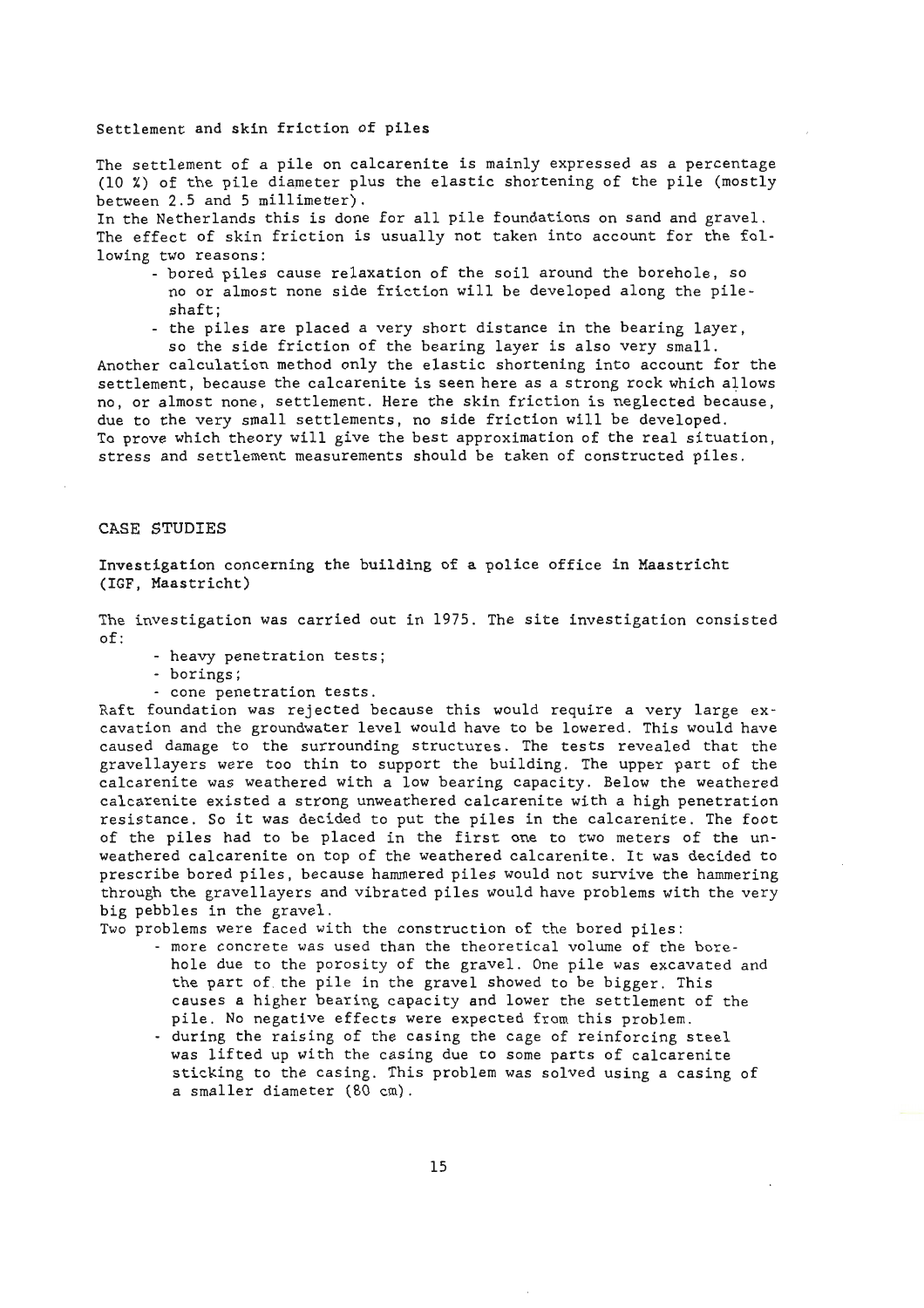## Foundation of an underground garage in Maastricht (IGF, Maastricht)

Site investigation was carried out in the beginning of 1974. Here the site investigation consisted also of: cone penetration tests, boring and heavy penetration tests. No laboratory tests were performed.

The results of the site investigation revealed alternating layers of clay, sand and gravel overlying weathered and unweathered calcarenite.

Raft foundation was rejected because of the three following reasons:

- risk of floating of the structure due to the changing of the waterlevel of the river Maas;
- very unequal hearing capacity of the unconsolidated sediments;
- deep excavation would need a lowering of the groundwater level and this could cause an extra settlement of the surrounding structures .

Another method of foundation was put forward: foundation on very short piles ("poeren") which were placed on top of the calcarenite. They are constructed by making a hole in the ground and fill this with concrete. The bearing capacity of the piles is 0.8 N/mm2.

But again lowering of the groundwater level was necessary. The best method proposed was a foundation on bored piles which should be placed somewhat deeper in the calcarenite. Higher hearing capacities could be allowed (1.5 N/mm2) and only draining in an open pumpingwell was required. The bored piles were chosen according to the same reasoning as in the preceeding project.

Foundation of a brewery in Valkenburg (Ordinarius fur Verkehrswasserbau, Grundbau und Bodemmechanik; Technische Hochschule Aachen)

The investigation was started in december 1963 and finished in january 1964. The site investigation for this project consisted of:

- borings, stopped at surface of calcarenite;

- SPT-tests;
- heavy penetration tests (schwere rammsondierung);

Again no samples for laboratory testing were taken from the calcarenite. The results of the tests showed waste of old building material, silty sand and gravel (total thickness 4 to 6 meter) overlying unweathered calcarenite.

Because the very low hearing capacity and the irregular character of the waste material and silty sand a raft foundation was rejected.

Because the gravel layer was too thin it was decided to place the piles on top of the calcarenite. Due to the strong character of the calcarenite no settlements were expected.

## Foundation of steenfabriek **Winterswijk**

This factory is not constructed on piles but this project is yet interesting because it shows clearly how the engineers handle rock in Holland. The foundation method is a raft foundation.

The surface of the rock was flattened with concrete.

There was no geotechnical investigation carried out on the Muschelkalk, only geological fieldwork was done.

 $\stackrel{\sim}{\tt{Mr}}$  . Jansen said that the foundation was designed on, I quote his own words: "op zijn janboerefluitjes". It was accepted that the Muschelkalk would have enough strength to support the structure. The factory is still standing, so the rock was strong enough to provide enough hearing capacity for the structure.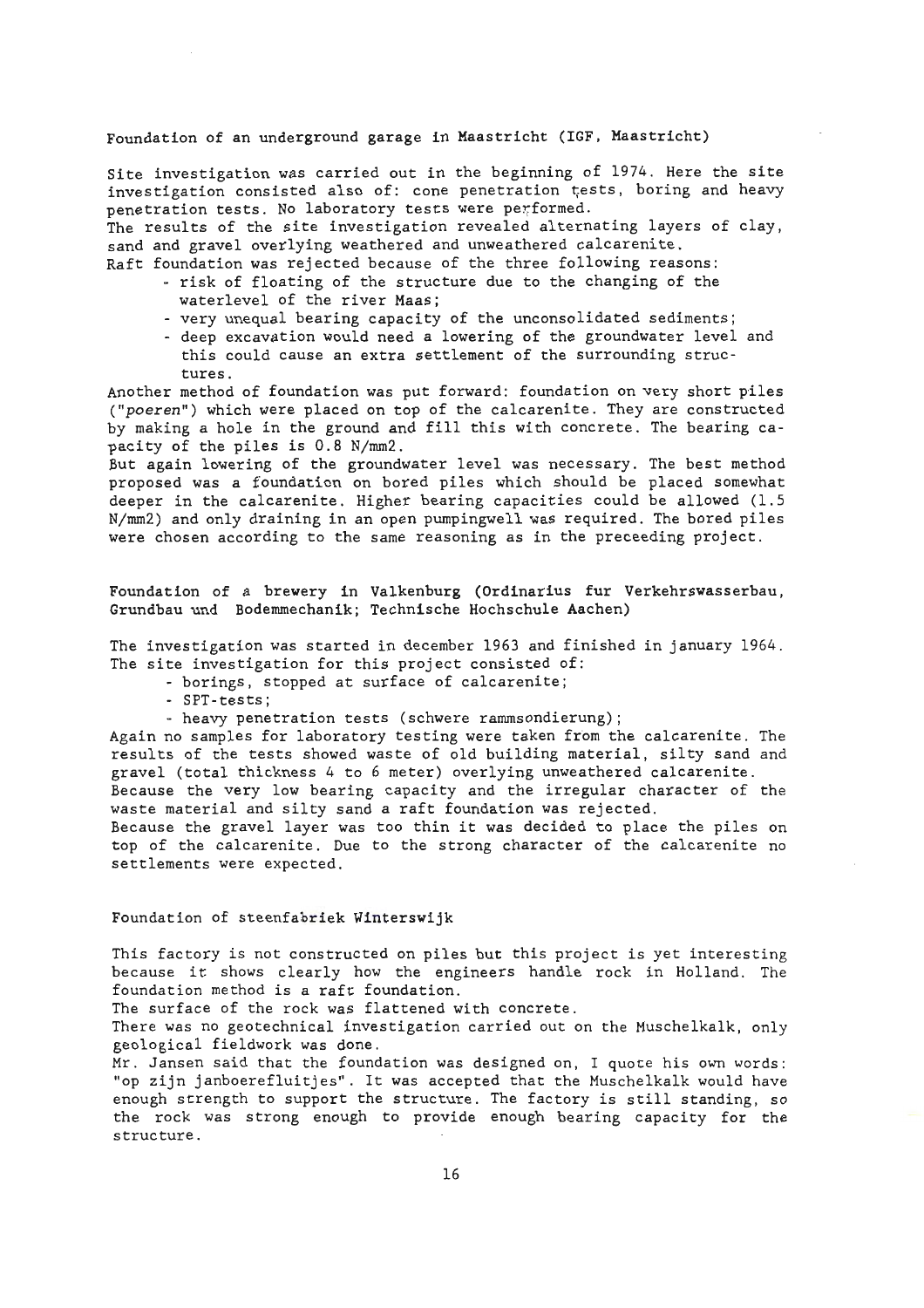## CONCLUSIONS

The Civil Engineers in the Netherlands treat rock in Holland like soil. The only specialized test for rock used here is the heavy pentration test. But for the calculation of the hearing capacity of the piles a method is used which is made for calculations in soil. The bearing capacity and settlement of the hammered, bored and augered piles should be tested, because then the assumptions, which are made during the calculations, can be checked. Maybe it is possible that the hearing capacity of the calcarenite is higher than is assumed now, so less piles or smaller piles may be used . There is also much confusion about which kind of piles are the most suit- able to use for this purpose. The bored and augered piles seems the best piles to me .

F. Bisschop, Student Ingenieurs Geologie, TU Delft

#### REFERENCES

- 1. **Jansen ,** Ir. (Steenfabriek Winterswijk , Winterswijk); Communication with, 1989.
- 2. Kraayepoel, Ir. (Fugro-McClelland, Nuenen); Communication with, 1989.
- 3. Posthumus , Ir. L. (Delft Geotechnics, Delft); Communication with, 1989.
- 4. Ritt, Ir. H.P. (IGF, Maastricht); Parkeerboulevard aan de Maas-boulevard te Maastricht, Grondonderzoek en funderingsadvies, 10-06 - 1974 .
- 5 . Ritt, Ir. H.P. (IGF, Maastricht) ; Nieuwbouw politiebureau te Maastricht, Paalfundering, maart 1976.
- 6. Ritt, Ir. H.P. (IGF, Maastricht), Communication with, 1989.
- 7. Schultze, Prof. Dr. Ing. E. (Ordinarius fur Verkehrswasserbau Grundbau und Bodenmechanik, Technische Hochschule Aachen); Gutachten uber den Baugrund unter dem geplanten Erweiterungs- bau der Bierbrauerei de Leeuw N.V. in Valkenburg, 1964.
- 8. **Snijders, Ir. L. (Geoconsult, Hoensbroek); Communication with, 1989.**
- 9 . Tromp, J . P.M.; Duidelijkheid bij toepassing prefab heipaal, De Ingenieur (nr . 7) , 1980.
- 10 . **Weele,** Ir. A.F. van; Moderne Funderingstechnieken , Delft, 1983 .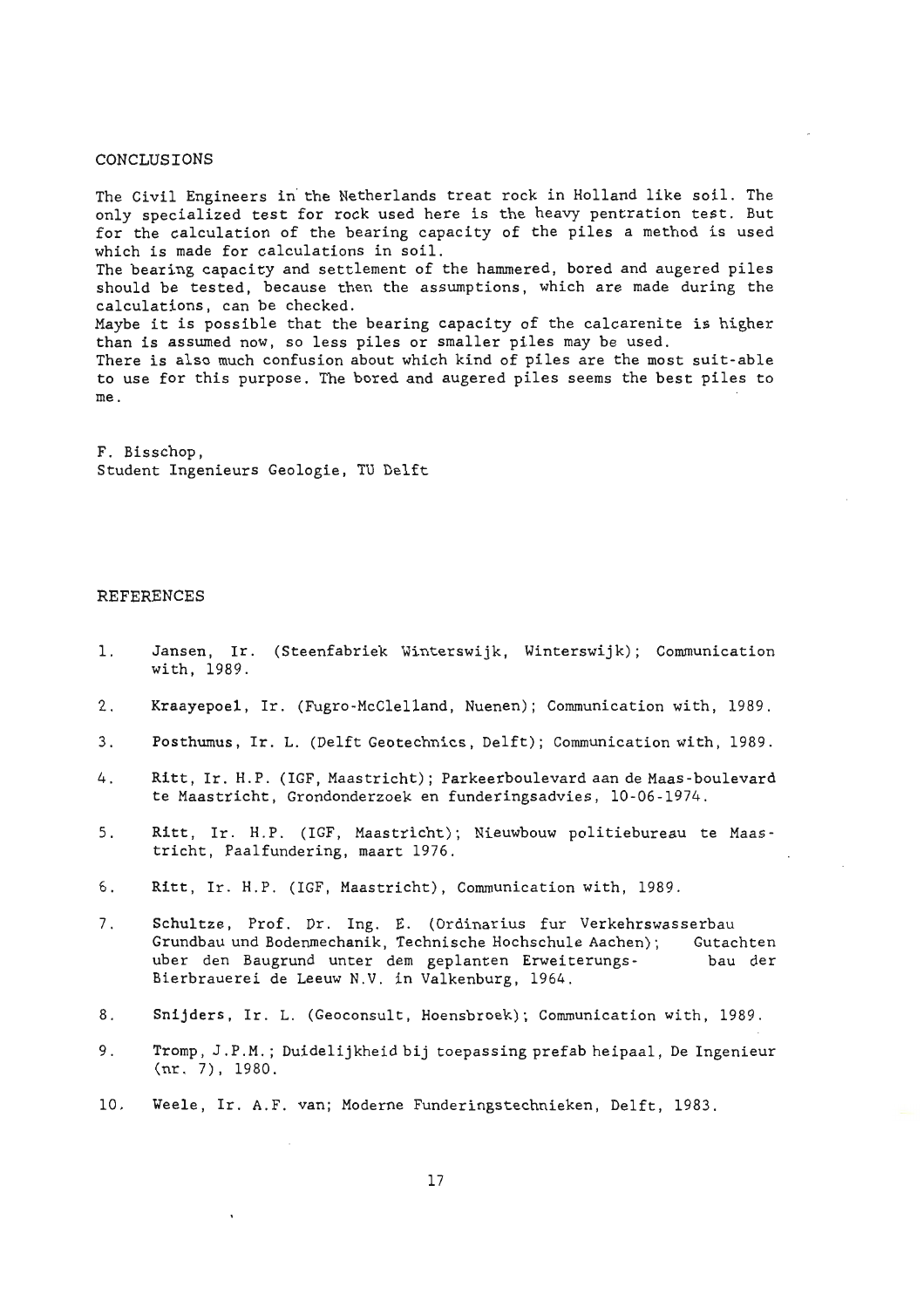## Practisch werk in Italie

Vorige zomer heb ik de mogelijkheid gehad om in !talie wat inzicht te krijgen in wat ingeneursgeologie nu eigenlijk inhoudt. Met hulp van de heer Maurenbrecher ben ik in kontakt gekomen met het adviesbureau Studio Geotechnico Italiano (SGI). Het is een bedrijf dat adviseert en assisteert bij geologische en vooral civiele projecten voor zowel particuliere bedrijven als overheidsinstellingen.

Het bureau heeft zijn hoofdkantoor in Milaan en verder in Rome en in Cesena FO. Het is opgericht in 1964 en sindsdien uitgegroeit tot een op internationaal niveau werkend bedrijf. Sinds 1980 staat het onder leiding van Ing. L. Albert M.Sc . (civiele techniek en grondmechanica) SGI heeft een grote invloed gehad op de ontwikkelingen in de geotechniek in Italie. Vooral haar onderzoekingen hebben geleid tot een innovatie in de onderzoeksmethodologie. SGI adviseert en assisteert zowel overheidsinstellingen als particuliere bedri jven . Tot haar werkterrein behoren o.a . de grondmechanica, fundamenten, de toegepaste geologie en de seismiek en dynamiek.

Afgezien van tijdelijk verbonden medewerkers werken in het bedrijf ongeveer 75 personen .

Enkele voorbeelden van projecten waar SGI betrokken is geweest zijn:

- De brug over de Yangtze rivier,
- De metro van Hong Kong,
- Het behoud van de toren van Pisa,

- Onderzoek naar de seismische activiteiten voor de stad El Salvador . Ten t ijde van mijn verblijf was dit laatste net afgerond, wat mij de gelegenheid bood hier wat meer over te weten te komen. Een ander project dat op dat moment aan de orde was, was de aanleg van een snelweg voor vrachtverkeer naar Bologna. Het probleem hier was de instabiliteit van de hellingen aan de voet van de Appenijnen . Mijn bezoek gold het traject tussen Sasso Marconi en Barberino di Mugello. Het grootste stuk van de weg moet hier onder de grond komen te liggen., hetgeen een intensief onderzoek vereist. Dat het een niet al te gemakkelijk gebied is mag blijken uit de problemen die naar voren kwamen bij de eerdere aanleg van een snelweg hoger op de valleiwand. Het grootste deel van de pilaren onder de weg schoven al tijdens de bouw weg en anders gebeurde dat later wel . De weg is nog steeds in gebruik maar moet zeer regelmatig onderhouden worden. De gevolgen van de grondbewegingen op de weg zijn duidelijk zichtbaar, en ook op de kleinere wegen zijn de klassieke verschijnselen op te merken.

Het bedrijf heeft de klassieke volgorde van onderzoek aangehouden en was destijds bezig met sonderingen op verschillende locaties. De sonderingen worden niet door het bedrijf zelf uitgevoerd maar door een ingehuurd bedrijf . Een medewerker is altijd aanwezig om het werk te controleren. Dit is, in ieder geval in dit geval, beslist noodzakelijk omdat de uitvoerende krachten niet altijd lijken te beseffen dat zonder nauwkeurige navolging van de instructies en/ of standaards de resultaten geen enkele waarde hebben. Een voorbeeld hiervan is de volgende situatie:

Bij de bepaling van de permeabiliteit met behulp van de pumping in test (Lungeon methode) moest de hoeveelheid ingepompt water worden gemeten terwijl de druk in het afgesloten gedeelte constant bleef. Op een gegeven moment werd opgemerkt dat de waarden van de ingepompte hoeveelheid water (in relatie met de tijd) , niet overeen wilden stemmen met de verwachtingen. Na enige observatie van de werkers bleek dat het bespreken van de krantekoppen belangrijker was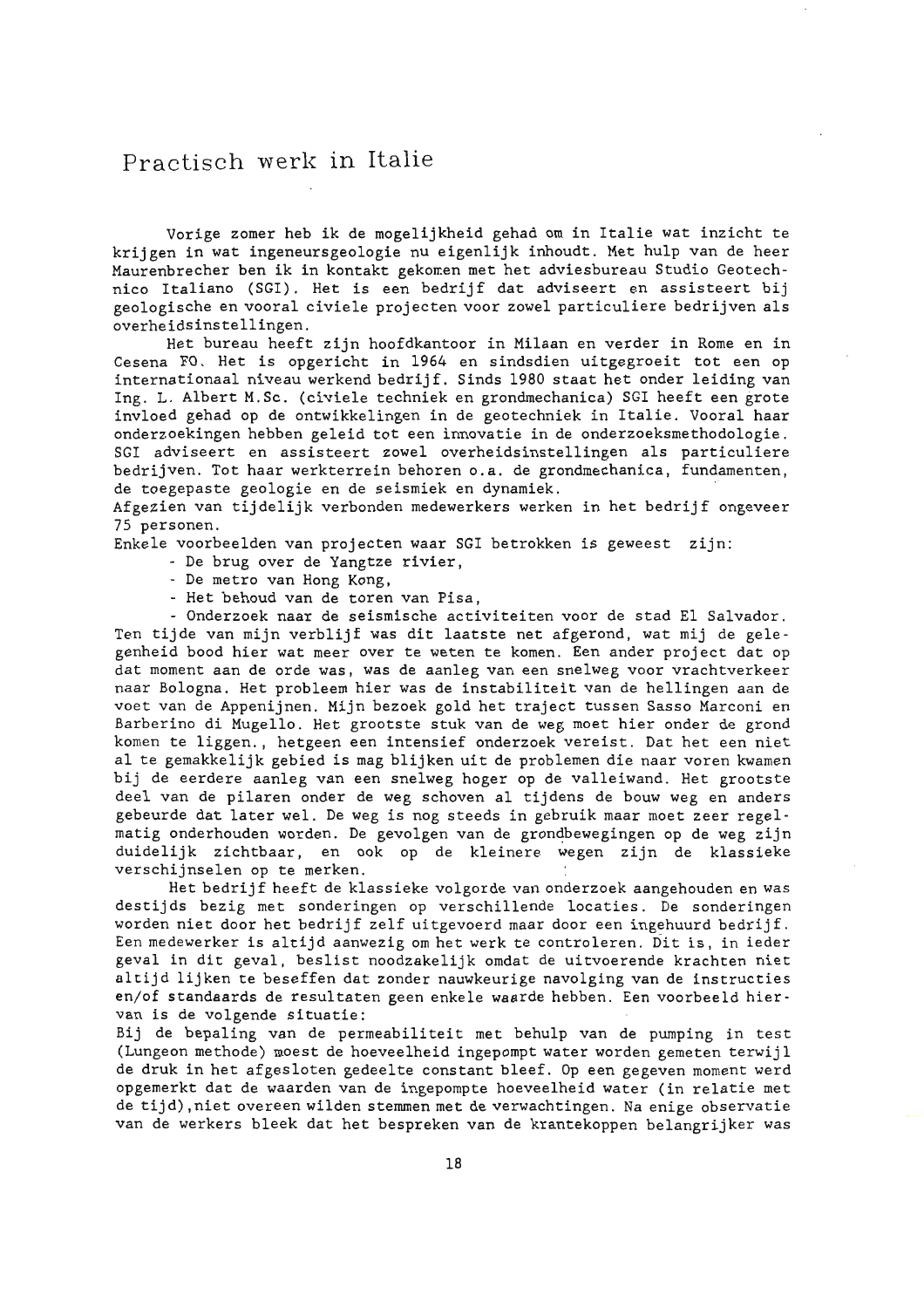dan de controle van de druk in het afgesloten gedeelte. Deze liep constant terug, zodat de resultaten waardeloos waren . Door ingrijpen van de Medewerker van SGI konden de juiste waarden alsnog bepaald worden.

Wat vooral opvalt in Italie is dat de wijze waarop diagrammen en grafieken worden getekend nogaleens afwijken van die zoals ze op de faculteit geleerd worden . Dit vindt zijn oorsprong in het bestaan van verschillende standaards in de verschillende landen. Een resultaat hiervan is dat een rapport soms in drie of zelfs meer versies geschreven moet worden. Het is een noodzaak om te proberen hier een eenduidige norm te ontwikkelen en hopelijk zal hier zo spoedig mogelijk verandering in komen.

Tot slot kan gezegd worden dat ik positieve indruk heb gekregen van de Ingenieursgeologie in Italie. Bovendien lijken daar goede toekomst mogelijkheden te vinden zijn, daar in !talie nog geen aparte studie bestaat zoals in Nederland.

A.R .G. van de Wall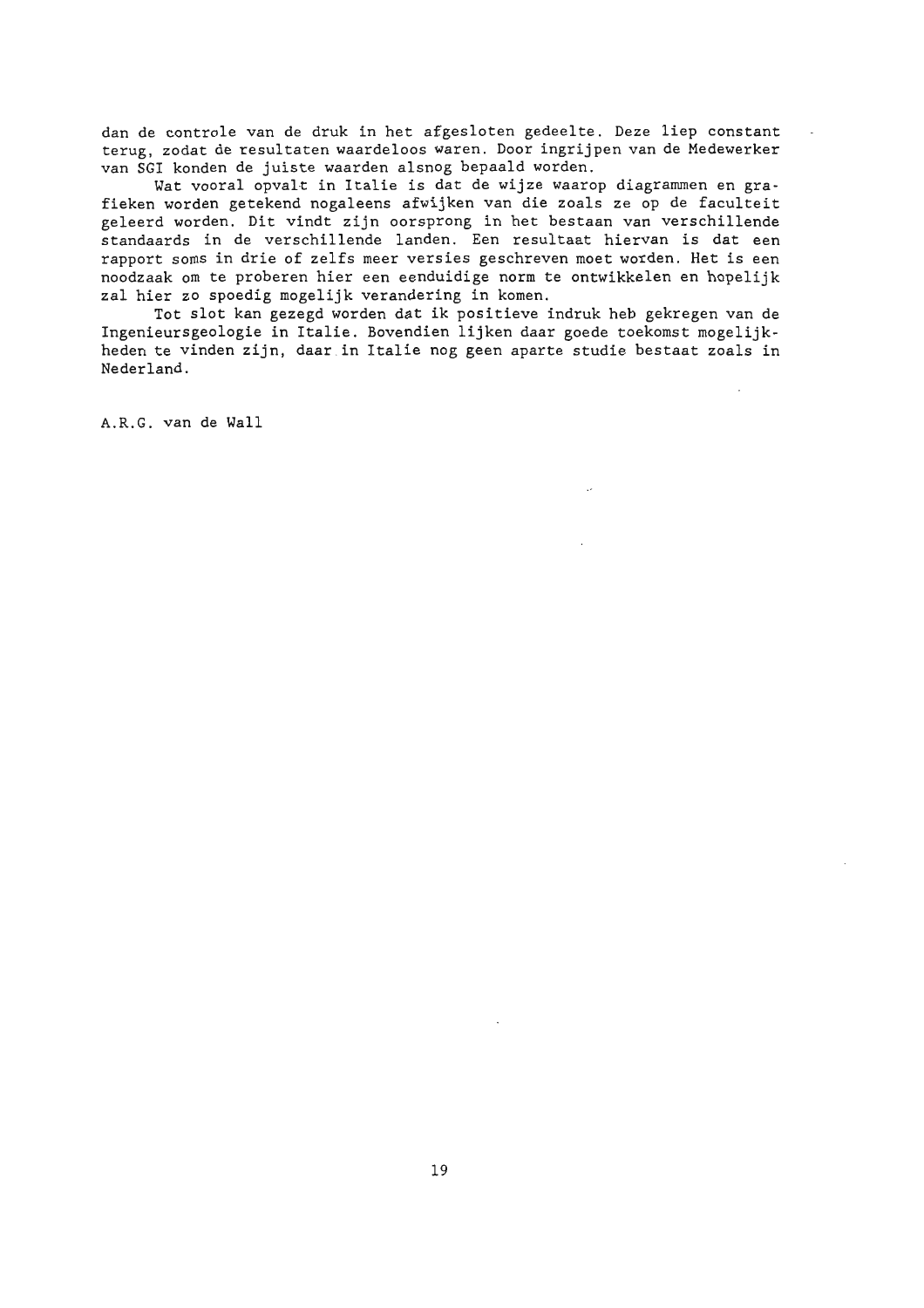## Impression of an ITC- Student

#### Introduction

The following article has been written by an ITC student from Bolivia. In order to get more knowledge in the field of engineering geology he has been sent to the Netherlands to follow courses on this subject. Together with Dutch students they attend courses at ITC and at the Delft University, department of Engineering Geology .

ITC stands or International Institute for Aerospace Survey and Earth Sciences and gives the possibility to foreign countries, mostly third world, to catch up with the present state of knowledge. ITC gives courses . on geology geophysics, etc.

(red.)

## Antonio Diaz Villamil Bolivia

One of the most profitable aspects of a fellowship in a foreign country is the social relationships with people of different cultural environments.

This experience is really unique. Some deep and unknown instincts of a person an be reclaimed in the middle of the most unexpected human situations.

Although it is a real challenge fora third world professional to come to Europe and to study and to live there successfully the greatest challenge is for the country which receives the foreign students.

The International Institute for Aerospace Survey and Earth Sciences (ITC) is wellknown in Latin-America, mostly because of its remote sensing training programs.

The postgraduate course in engineering geology offered by this institute figures in technical bulletins like the IAEG Bulletin and AGID News . This is the most common source for information given by the people who participated in ITC courses; in Bolivia most of them are geologist.

The geologist in Bolivia, after studying for five years in one of the four universities which offer this career mainly work in the following application fields: mining, geological mapping, civil works, petroleum geophysical investigations and groundwater surveys.

After presenting a thesis in the Universidad Mayor de San Andreas in La Paz city I had working experiences with all of these fields with exception of petroleum geology .

My current job is with an urban river basin managing project within an agreement between GTZ of the Federal Republic of Germany and the Municipality of La Paz. The german partner on this project made possible my participation in this postgraduate course in The Netherlands .

I like the course . I personally find it very useful and I am having an intense and wonderful period in my life.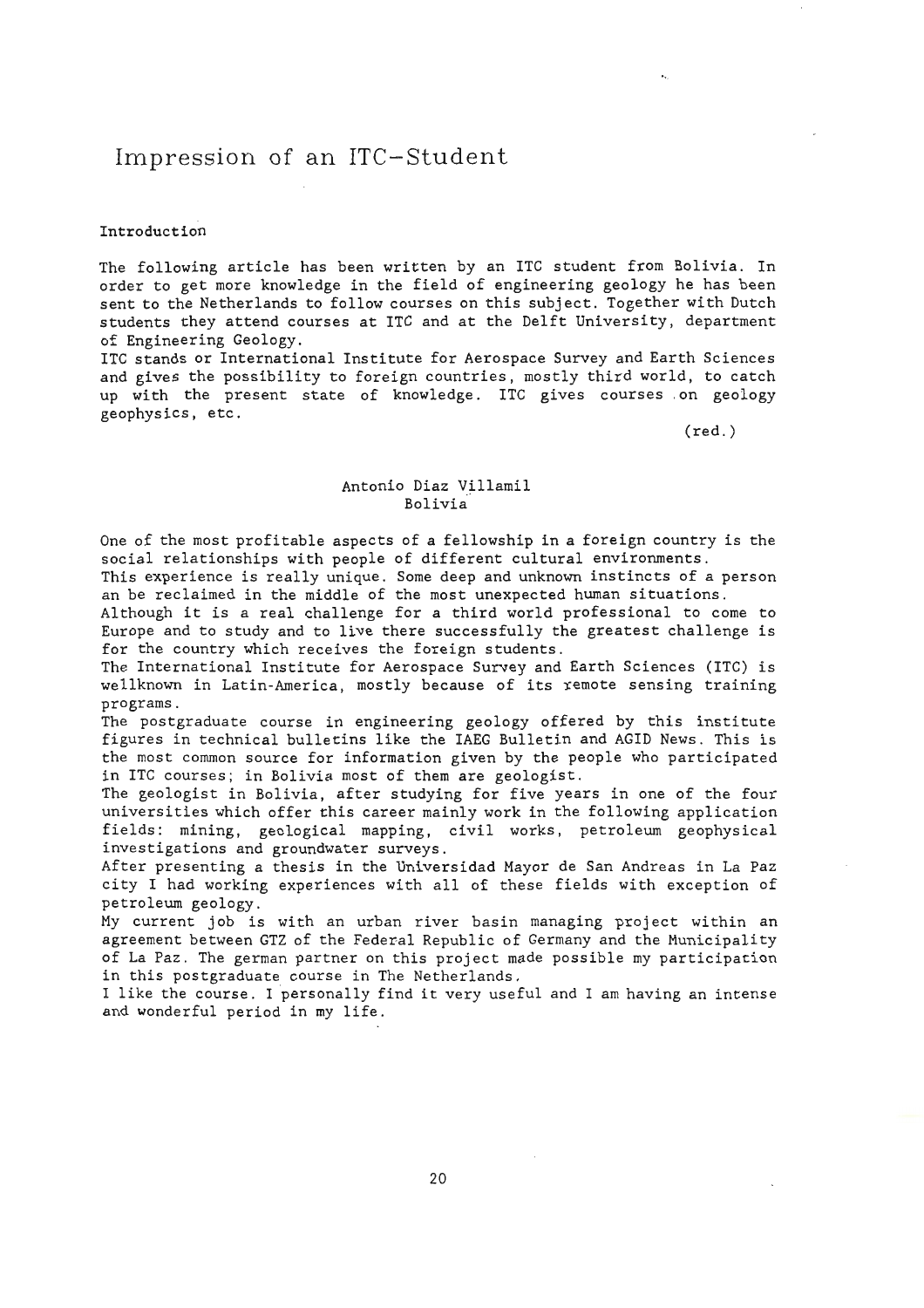## Book review

"Stresses in rock" by G. Herget, 1988, Balkema, Rotterdam, pp. 179, price: Hfl. **85,--**

This concise book gives an introduction into the analytical techniques available to tackle rock engineering problems in mining and civil engineering. After a short introduction into the types of stresses that are present in rock masses and how these are measured, the first half of the book deals with stress analysis in elastic , isotropic, homogeneous media. In this part the usual topics are treated, like stresses in two and three dimensions; stress around underground openings; strains and stress-strain relationships. Compared with other hooks on this subject, in this book considerable attention is paid to the algebraic manipulations necessary to derive the formulae. Also repeatedly examples are given. These consist mainly of filling-in the derived expressions with numbers. At first sight this constantly repeated procedure troughout the book (even the most simple formulae are followed by an example calculation) seems rather odd. On the other hand, the text was written as an introduction to rock mechanics for students and this way a newcomer can get a feeling for dimensions and magnitudes. The second part of the book deals with failure of rock (Coulomb, Mohr, Hoek-Brown criterea, Griffith theory), rock masses and rock mass classification systems and the application to room and pillar mining. The last chapters, where the mining application is treated, deal with the analytical methods one can use in loading of multiple openings (tributary area theory, pressure arch) and the stiffness concept is explained. Stresses in pillars, roof and floor are discussed and the effect of supporting methods. In these chapters the earlier developed theories are effectively applied.

This book covers to a large extend the rock mechanics subjects given to mining engineering students in an introductory course . It is written very consisely. I admire the author in addressing, in most cases, the very essentials of the topic. It is necessary to read the book from cover to cover for a good understanding. For example, a beginning student will not grasp the essentials of stress measurement in rock after reading the first chapter where some in-situ measurement techniques are treated. Only one short sentence refers to the necessity of knowing the E-modulus; the full implications will become clear later, ~hen in chapter 4 some examples of in-situ stress calculations are given. A student working through the book (or professional engineer or geologist who wants to get some analytical calculation skills in rock mechanics) the book will develop the skills to make simple calculations on stress distributions and supporting methods using elasticity theory and the Mohr-Coulomb failure criterion.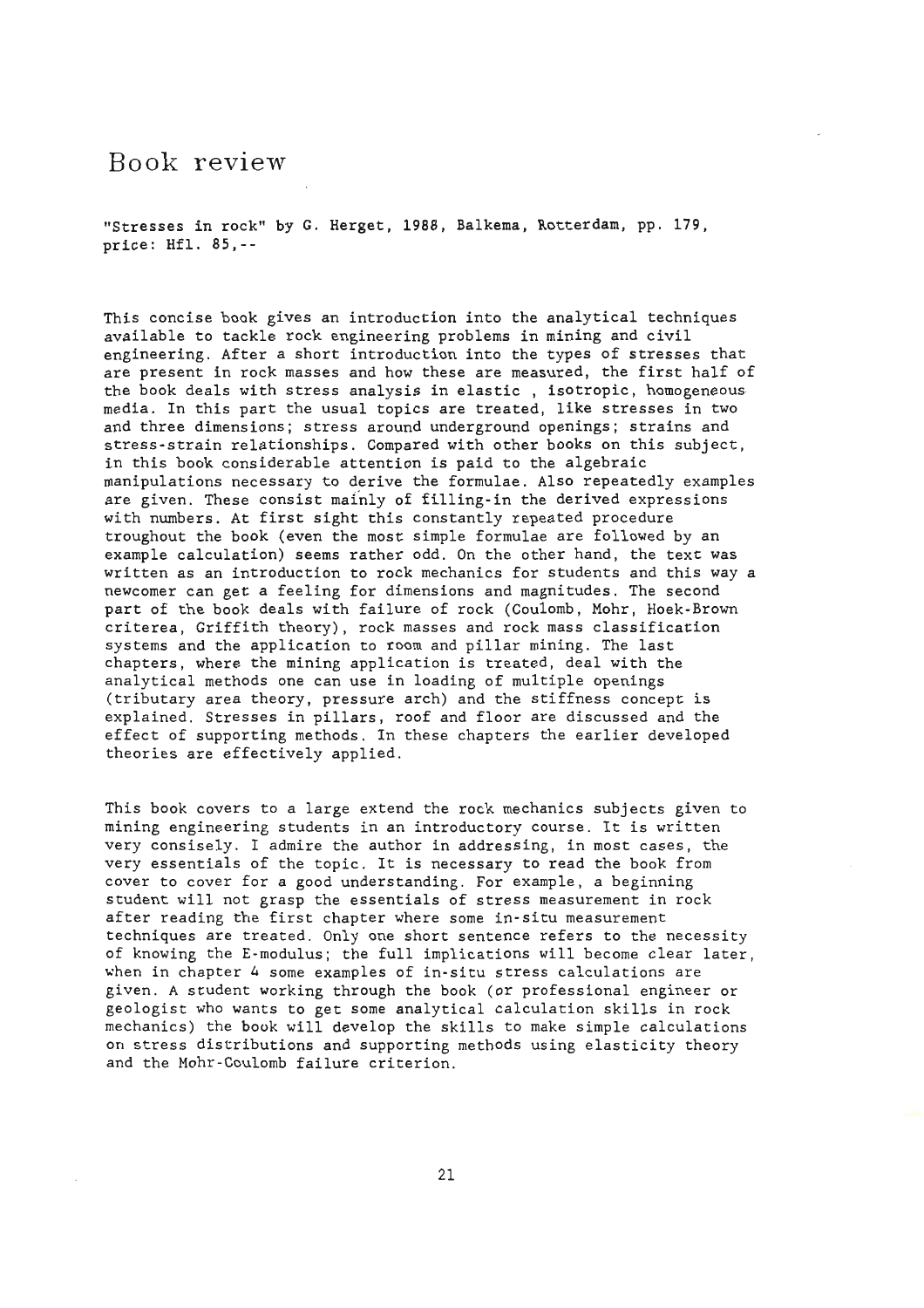As a first introduction into rock mechanics this book is recommended, because it treats those subjects which are really necessary to grasp. It could be an ideal compagnion to an introductory course. The book has some draw backs, however. It is a pity that it has not been very critically re-examined before publication. The figures are of a very small size and often not too clear. There are also mistakes and omitments, especially in some figures (e.g. Fig. 5.3 is not an illustration of the brittle/ductile transition, (although the definition of this is given correctly in the text). On page 86 the Hoek-Brown "m" value for argillaceous rocks is missing. Fig. 5.13 does not illustrate "controlled and uncontrolled" deformation clearly: the uncontrolled part could be a "type II" material. The definitions on page 93 of major and minor discontinuities are confusing.)

Drs P.N.W. Verhoef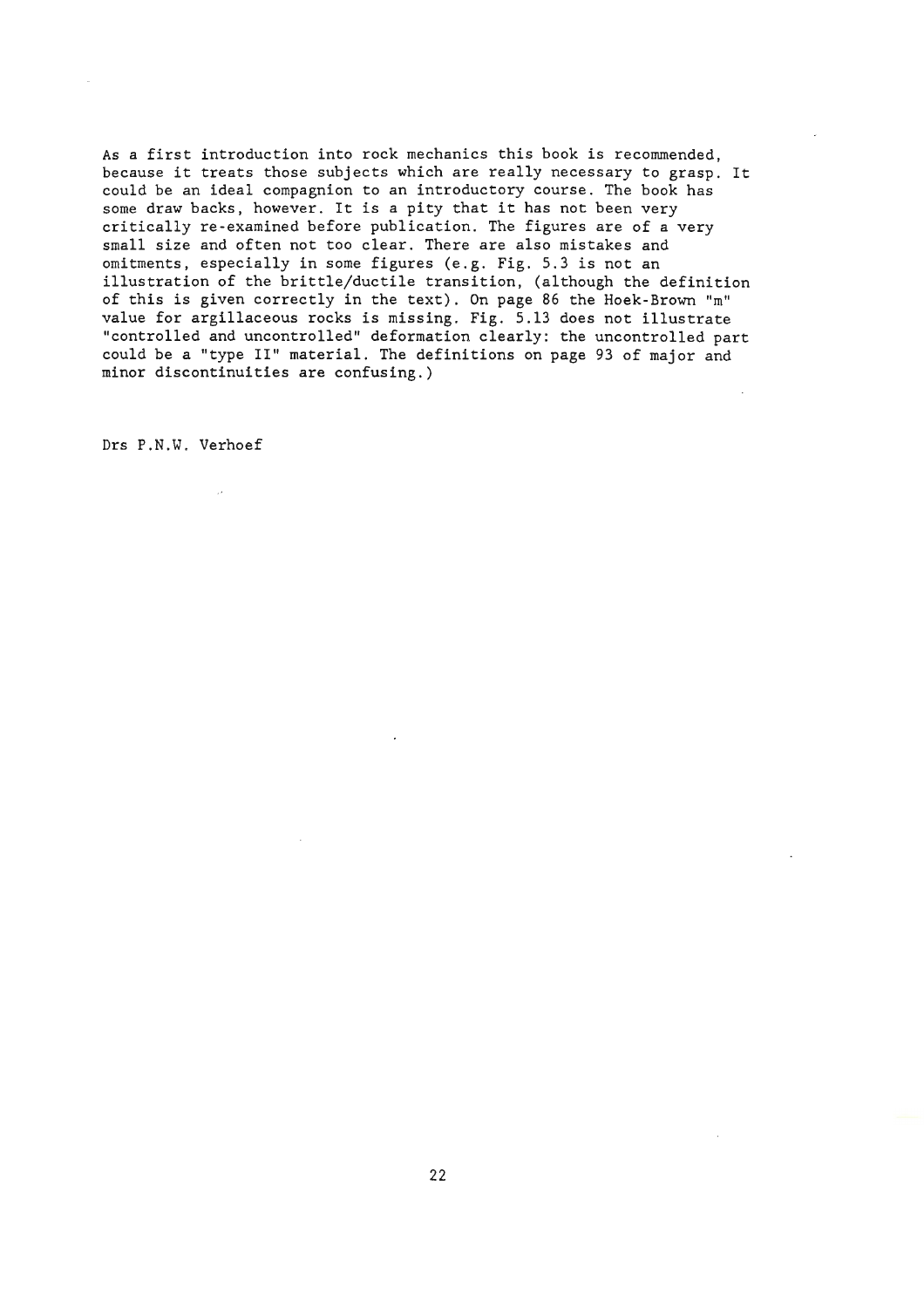## CONFERENCE REPORT

Instalment 2

Conference on Underground Spaces and Earth Sheltered Buildings Shanghai, September 1988

Chronicle of a trip to China

by P.M. Maurenbrecher

*This is the second instalment on the visit of P.M. Maurenbrecher and Prof. Ir. H.S . van Lohuizen to China. Despite mishaps they both managed to arrive in China. Prof. van Lohuizen is still without bis suitcase which probably has become part of the confusion at Hong Kong airport. The second instalment finds us on the third day of the conference. The conference now consists of three parallel sessions. These were held in the administration building committee/ reception rooms . One either stood or if seated one sat in a very comfortable sofa.* 

The sessions were divided as follows:

 $A:$   $B:$ 1. Vernacular approaches 2. Urban underground space Design and construction Soil & Rock Mechanics C: Environment & Health Protection

"Vernacular": Belonging to or developed in a particular place, region or country; native; indigenous

Saturday, 3rd September, 1988

The following notes are from session B 1 (programme 7B):

Zigong combined arcade traffic tunnel

K.S. Zhu et al (paper p246) gave a presentation on a multipurpose tunnel in mountainous city to allow for both pedestrian and wheeled traffic. The tunnel has two levels, the top level for pedestrians and a "street market" and the bottom level for traffic. Such a configuration only required a 5% increase in crossectional area over a one level traffic/pedestrian tunnel. Construction was by the-new Austrian tunnelling method. Other design aspects were

-tunnel is larger then present needs to allow for future needs.

-Aesthetics formed important consideration : the facades are to become a "treasured symbol" of Zigong City and the southern portal will have a "mural painting of a giant dinosaur dallying with a pearl" and the north entrance a "magnificent scene of *a* dinosaur and a crane over the famous brine well". (Zigong City is famous for its brine wells and dinosaur museum).

**Shield tunnelling in Budapest** 

Mr. Janitsary (page 262) talked about shield tunnelling in Budapest and details of sealing tunnel lining segments, involving concepts such *as*  "hinged" joints, bituminous sealant and running an epoxy cement mortar between lining segments. Such techniques are also used in the Calcutta metro. The soil conditions at Calcutta are alluvial sediments consisting of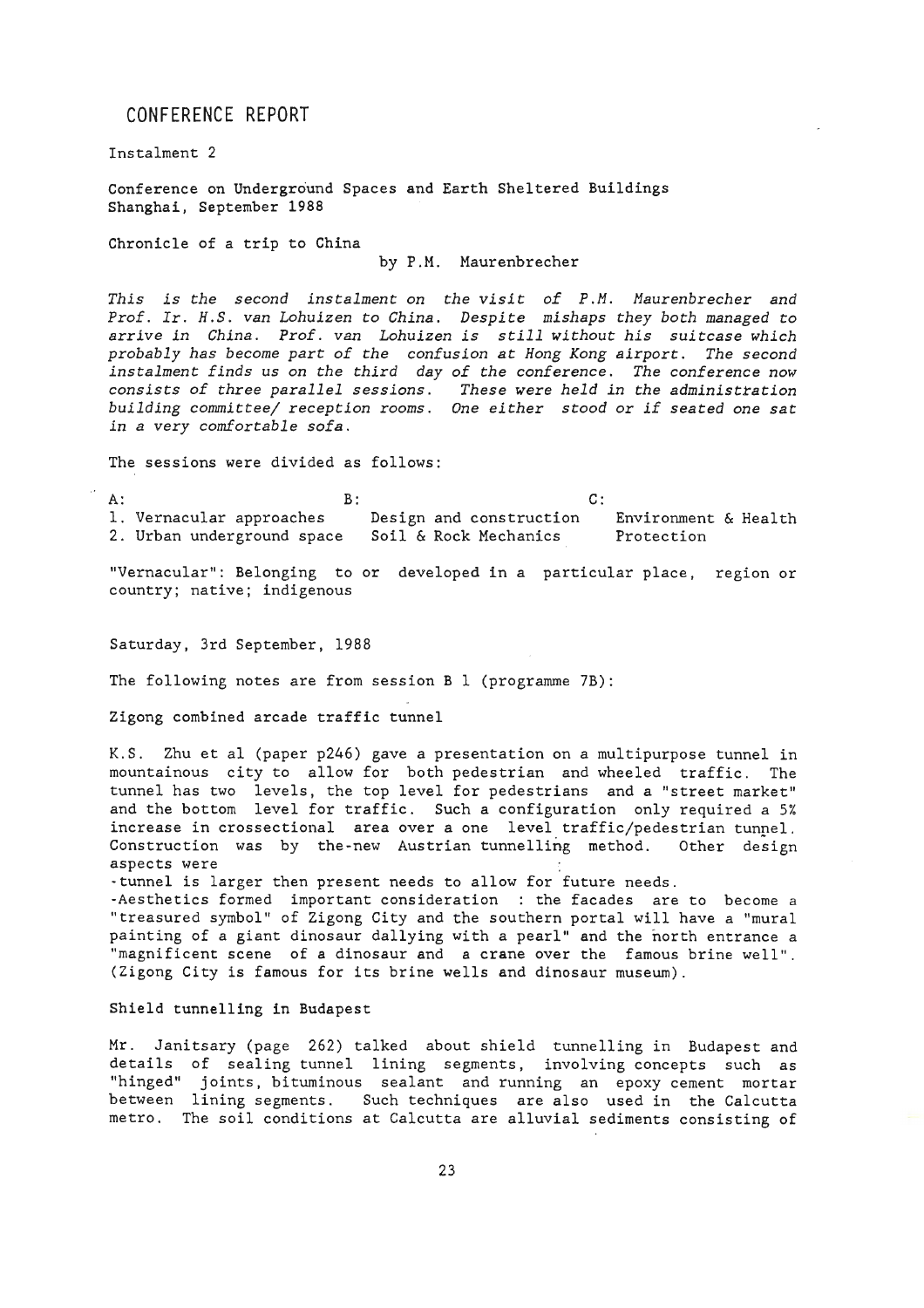clayey silts, loam with sand and silty sands, silts. Below 15 m clayey silts and "loams" occur. Lastly Mr. Janitsary presented stress bending moment diagrams as a result of loading by very soft soils. (Not given in his paper)

## Ground movements caused by underground openings

F.M. Kuwajima (a Japanese engineer from Brazil working in Canada) presented a joint paper (page 332) on ground movements around openings in gravitational stress field. The paper presents the analysis for gravitational stress field. The paper presents the analysis for<br>deformations around an arched opening with a flat floor for different height to span ratios. Results from a numerical analysis (the actual method not given; only a general function equation giving the pertinent variables) are given in tables. Four dimensionless displacement values, at the floor, springline (horizontal displacement half height point up the wall), crown and corner (horizontal displacement junction floor/wall). Twenty seven profiles were considered representing up to 118 caverns studied. The .<br>results are then re- analyzed to develop general equations using regression/best fit methods with the aid of a "simplex algorithm". A simple equation for the springline became

 $U = -(0.1603 + 0.1470 \text{ L/H})/K + (0.5696 + 0.4211 \text{ H/L}).$ Comparisons with existing case histories doesn't appear to be favourable (elastic displacement twice the estimate, plastic from 4 to 50 times. In terms of "order of magnitude" the method may yield useful results.

## Hochtief's Japanese slurry shield

Next a representative from Hochtief gave a presentation (not in proceedings and speakers name not in programme). A separate paper is available. The method described an air/slurry shield known as the Japanese slurry shield. In Europe bentonite is used whereas in Japan natural clays. The German system is an adaptation and has a compressed air reservoir. The advantage of the system is that cuttings are dry though compressed air can escape along the cutting edge.

## Grain storage using **NATM** lining

Yang Linde (conference secretary) presented the next paper on the design of underground openings for grain storage. New Austrian tunnelling method type lining is proposed for the cavity.

#### Underpining structures above a subway

M. Nakashima (page 255), who is organising the next conference in 1990, gave a presentation on design and construction of a subway line under large permanent structures by underpinning in Nagoya, Japan. Subsurface consists of sands and clays (it appears erroneously described as "diluvial'' an obsolete term for flood deposits, hardly consistent for clays.) The method of underpinning was to strengthen the ground by grouting. An elaborate monitoring system was installed to measure settlements .

## Cyclic fatigue in rock

Tao Zhenyu presented a paper on cycling loading of rock (page 310). Experiments were made to study the effects of fatigue in marble and sandstone on cosine and triangular loading waveforms. To quote the authors: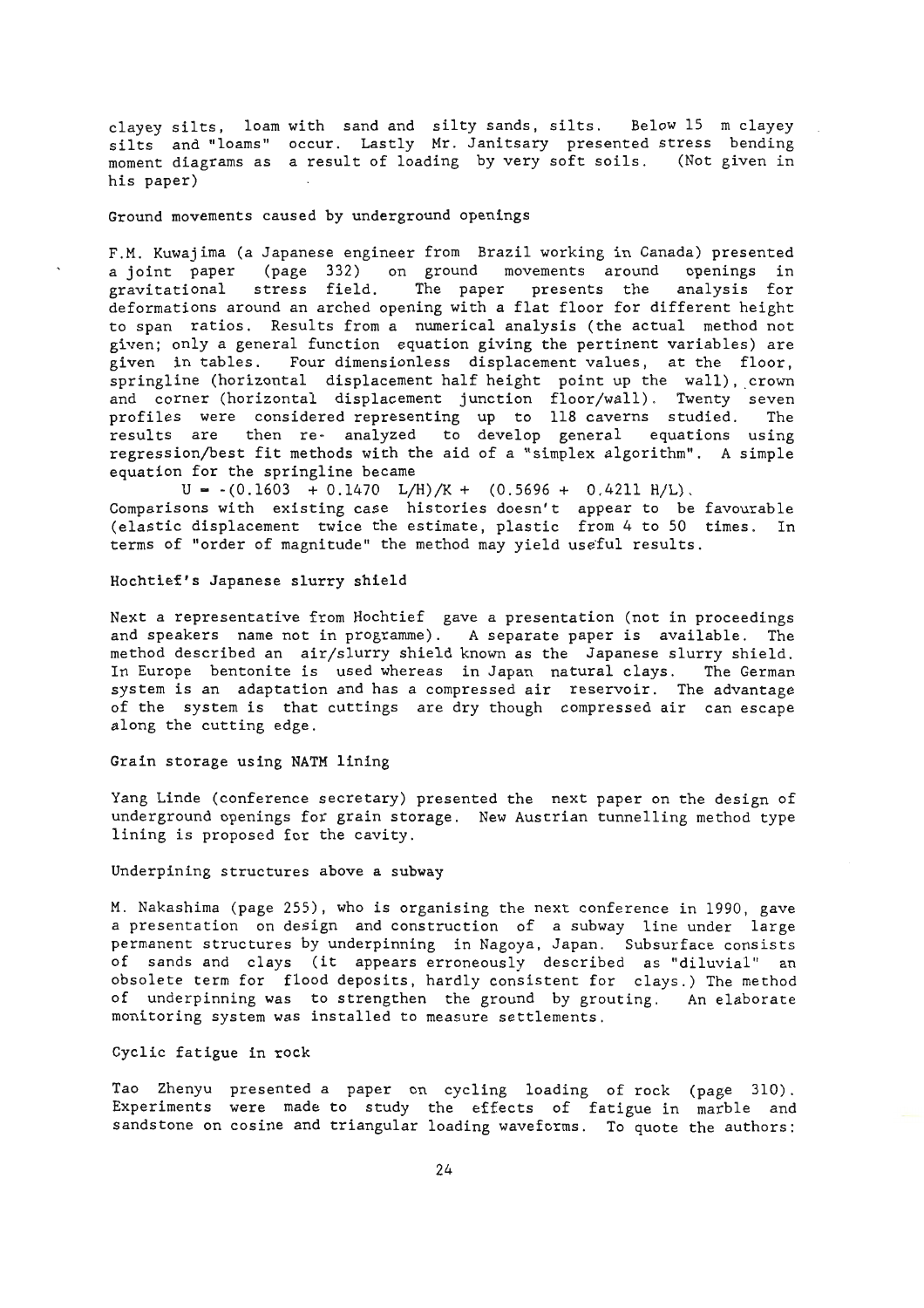*"on basis of irreversible thermodynamics, an endochronic constitutive equation of rock has been derived under equal temperature and small*  deformations conditions." The terminology is impressive, but all this means, presumably, is that the laws of therrnodynamics are analogous to cyclic loading behaviour. The paper does not suggest which conditions in nature the cyclic loading is supposed to simulate except with a rather general *"the foundation of dam* (!) *and underground engineerings such as tunnel and underground chamber often subject to cyclic loading".* Trains?, generators? celestial (tidal)?, jackhammer? marching soldiers? surge chambers in hydro-electric power stations? Wanted: a reviewer .

**Tea break and second session: The Vernacular Approach** 

The first session of which the latter half was based straight from the proceedings was followed by a tea break, much needed.

Not being able to face the wilder rock mechanics theories and the dexterity of some people's analytical prowess I found consolation in more relevant *Session A: The Vernacular Approach .* My notes show cartoons of underground dwellings of the great Loess Plateau, however the first presentation came from Mr. Saari who will host an Underground Conference in an underground space centre north of the Arctic Circle (he promised) in 1994.

#### Finish vernacular: impressions

The first presentation was given by K. Saari from Finland on "Public subsurface buildings in Finland (page 11). Impressive examples of underground churches, auditoriums (suggest Mijnbouw with its poor lecture space make an underground auditorium underneath the quadrangle) of which a good exarnple was made to extend the museum facilities without having to add an appendage to the historical National Museum building. The economics are justified according to Saari on basis that rock excavation is cheap compared to cost of conventional construction (20 to 50¾ of total project) .

## The Loess plateau **dwellings**

Guo-Bao Zhou gave an excellent slide show of numerous examples of underground dwellings from the Loess plateau (page 27). Caves show arched construction up to  $2.5$  m high and about  $2$  m between cave entrances. His paper lists the compressive strengths, more in line with a very weak rock (about 1 MPa). Overburden varies from 3 to 10 m. The entrance portal construction dominates the strength of a cave dwelling. Such portals often<br>use stone or brick. Caves withstand severe earthquakes if properly Caves withstand severe earthquakes if properly constructed and maintained. The loess appears to have properties of a "shock absorber". The only hazard is the brick or stone facing. Wood appears to survive earthquakes better than brick. As wood is rather scarce commodity concrete rib sections are used instead to forma complete arch inside the structure.

## Room **and pillar** Tuff mines of Japan

T. Konishi presented a fascinating paper on vast underground spaces in the Tuff-building stone mines of Ohya, Japan. The plans are not dissimilar to the limestone room and pillar mines of South Limburg. The difference is the size. Ceilings average 20 to 25 m and in some cases up to 50 m. Inside the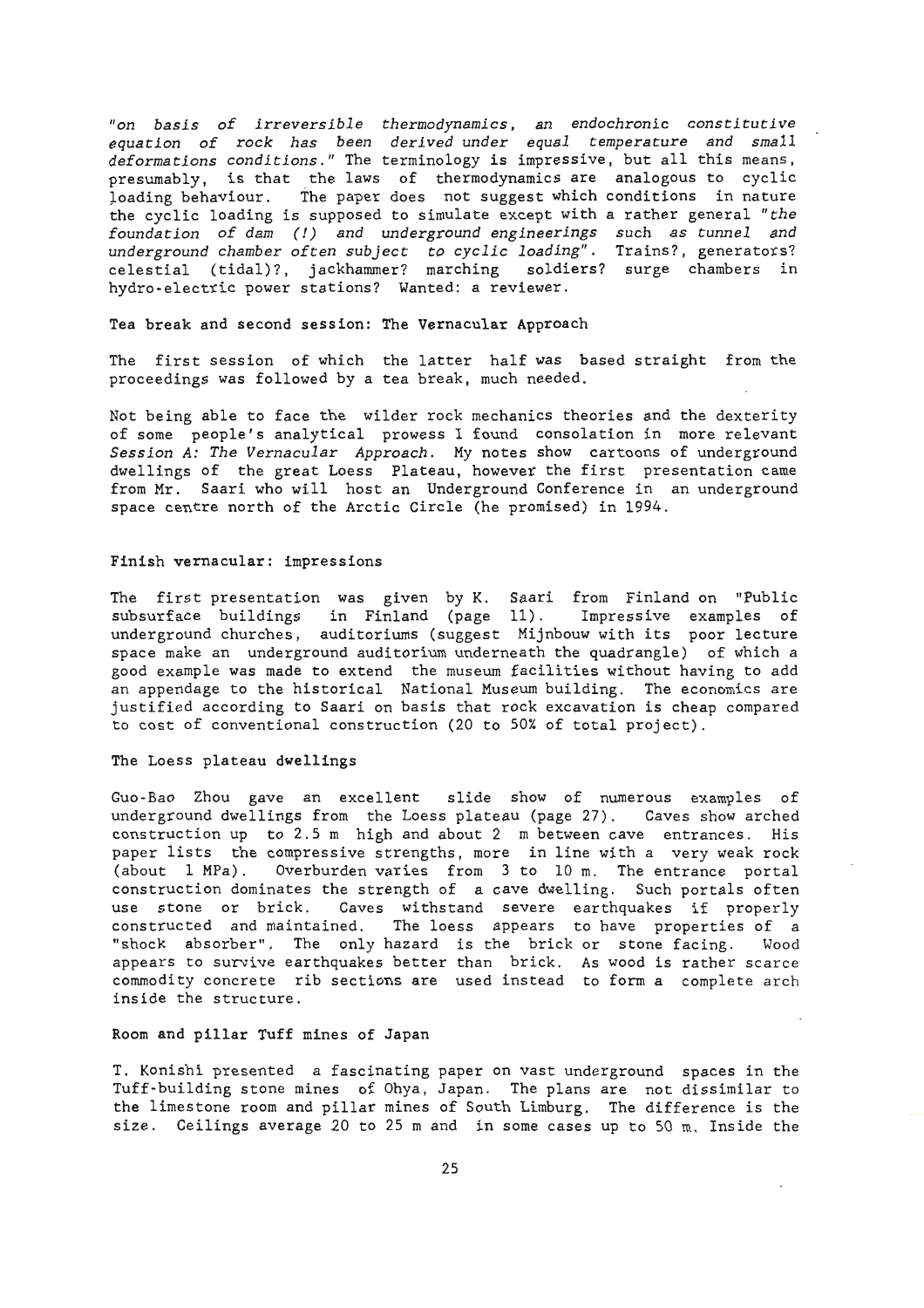caves the impression is that of standing in a forest. Pillars are 8 to 10 m in dimension. The width of chambers are not given but pictures indicate at least 20 m, sufficient for art galleries and concert halls. The space is to be used for holography and storage of bulk food. (Very constant humidity and temperature.) The very uniform stone was excavated by sawing and has a consistent compressive strength SMPa.

## Inducing a blocky structure by simple shear

A presentation by R. Mo...(?) from the USSR given of simple shear on rock which then induces a blocky structure. A paper on this subject has been published recently (?) by the Soviet Mining Science and translated into English in New York.

## Aesthetic earth multi-storey ring buildings

Lu Bing-jie gave a presentation on strange earth structured circular buildings of Tu-Lou in Tian-Liao Keng (South China). These structures are built around an inner circular courtyard. The dimensions of the building are such that they conform to the "golden section law" giving them aestbetic appeal. Up to two hundred inhabitants to one building. The author does not present any illustrations (he did show slides) but aptly describes the buildings as fellows: *"In the high mountain ridges, particularly looking down trom the Shi-qi-dong mountain ridge, a group of the round roots, that one roof linked to snother, just like a group of UFOs coming down trom the sky, and float on the green mountain ridges. This scene which seems mysterious is so harmonie and so strange."* 

#### **Werking** lunch

It's raining heavily. Van Lohuizen and I attended lunch as Netherlands representatives for the 1990 conference. The luncheon is hosted by Prof . Hou Xueyuan. Also present Ray Sterling and, Yange Linde, K. Saari & J. Autio Finland, Prof. B. Maidl, Germany, Yoshio Higashikata and Prof. Emeritus Yoshiaki Yoshime, Japan. The result of meeting is that Japan will try and hold the next conference in 1990, the Netherlands in 1992 together with a tunnelling conference and Finland either the following year or 1994. The Finns may have a underground conference centre north of the arctic circle by that time.

#### Afternoon excursion Shanghai Underground works

In the rain to visit the construction of a raad tunnel projected beneath the main river, very wet. Safety, as on any European construction site means donning a safety helmet. Many of the safety helmets made from straw. The hosts kindly allowed us to keep these and so now I am the proud possessor of a straw safety helmet. The second visit was to an underground civil defence centre situated underneath a watch factory; essentially a reinforced concrete basement area with large blast-proof doors. In the rain back in wet condition to guest house. Stomach trouble from lunch, lomotil to rescue. Flooding widespread in Shanghai. Not many notes made as my "free" evening ended up for a whiskey with other guesthouse inmates (Eisenhofers (NZ), Granits (Sweden) and the Tiede's (Germany). Never got round to buying a bottle of something so got chocolates instead .

Rain persisted to next morning but lessened. Wet clothes hardly dry. Use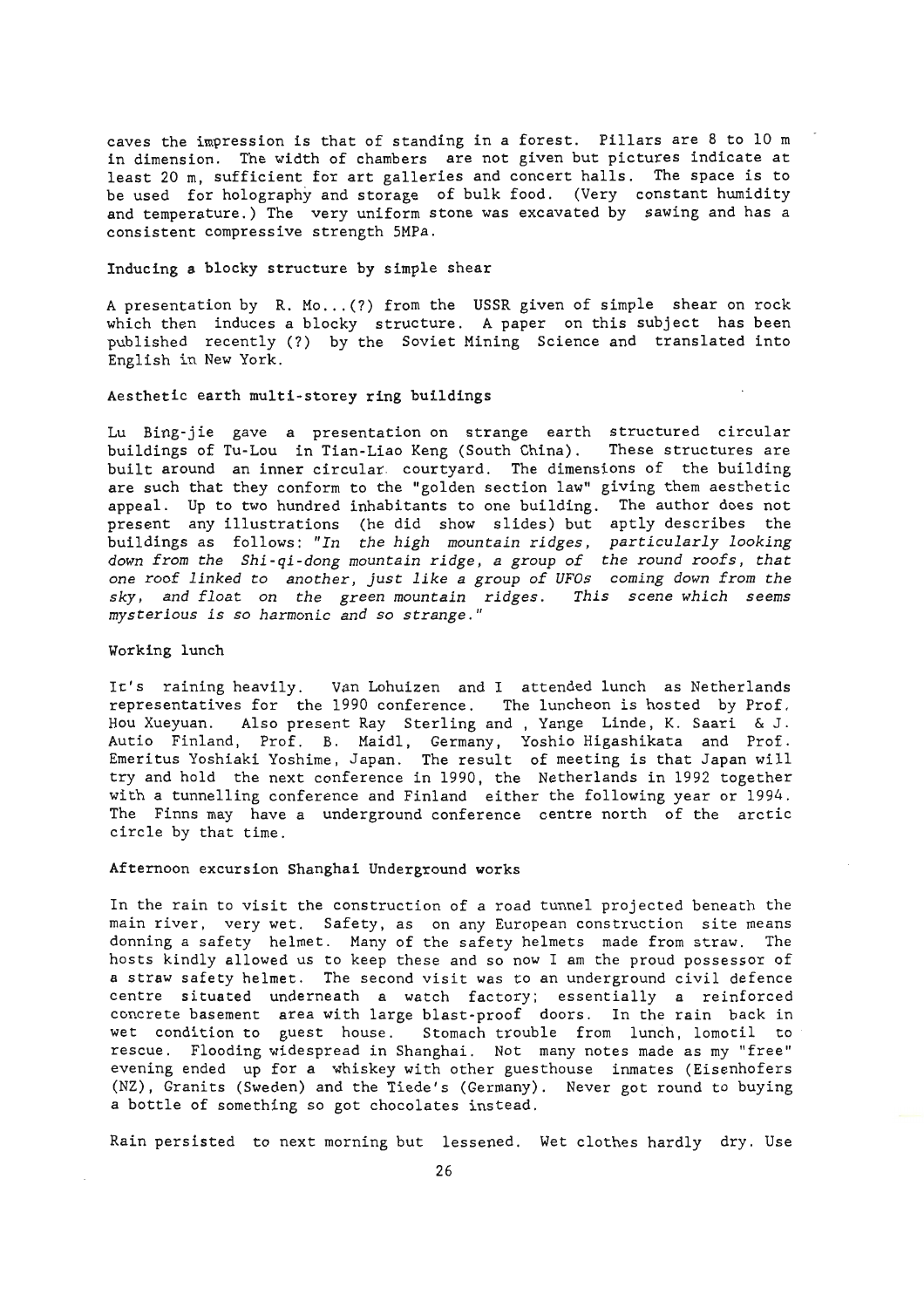heat from lampshade to dry clothes.

Sunday, 4th September, 1988

Van Lohuizen is still without his suitcase. He has managed to loan some clothes from last night's whiskey drinkers.

For the first session I have decided to stick to *the vernacular.* 

**Young daughter and excavations for grain storage** 

Prof. Mrs. Dunkel (page l)(who had a very pretty eligible young daughter in tow and something of a linguïst) gave talk on storage of grain in underground pits. Aspects such as temperature and moisture effect growth of fungi. Despite decline of oxygen mites and ether insects can survive .

**Beijing subway station** 

Xiu-Yue Cai (page 110) gave a talk on a subway station in Beijing, its method of construction and the uses to double up as underpass, bicycle parking and shopping precinct. The construction consists of inserting piles, spanning a bridge deck span across the piles then excavate beneath. Reliability **analyses** tunnel support

From there changed to *session B, Soil and Rock Hechanics* to listen to presentation from X.Y. Liu on reliability analysis of support with shotcrete & rockbolt system for circular tunnel. (Separate paper not in proceedings, copy handed out). The failure analysis models for shotcrete rock bolt systems consist of a limit state function. At present the work still part of continuing research as there are still too many parameters involved.

## Seismic stresses and tunnel displacements

The final paper of the session was on seismic stresses and displacements of underground circular tunnel by S.H. Yan (page 377). The summary of the paper is as fellows: *The dynamic stresses and displacements of circular tunnel which consists of steel plate liner and concrete filler in rock medium acted upon by Pand SV waves are determined with elastic dynamic methods, and the formulas of Pand SV waves ....... are derived respectively. The tunnel at #2 intake at Bai Shan hydro-electric scheme is analyzed by· computer for the case of firm and of loose surrounding rock with or without steel liner. Results show that the tunnel can resist an earthquake of magnitude* 7. For those who like matrix analyses the paper is worth reading.

#### **Tea break and final session**

The rain was coming to its end. Walking round puddles I left the administration building for a neighbouring more spartan edifice where *Session C: environment and health protection* was being held. The meeting room had its usual sofas. Projection screen was part wall and part white sheet. This did not, however, deter the speakers. The papers concerned had to do with radon pollution and its treatment.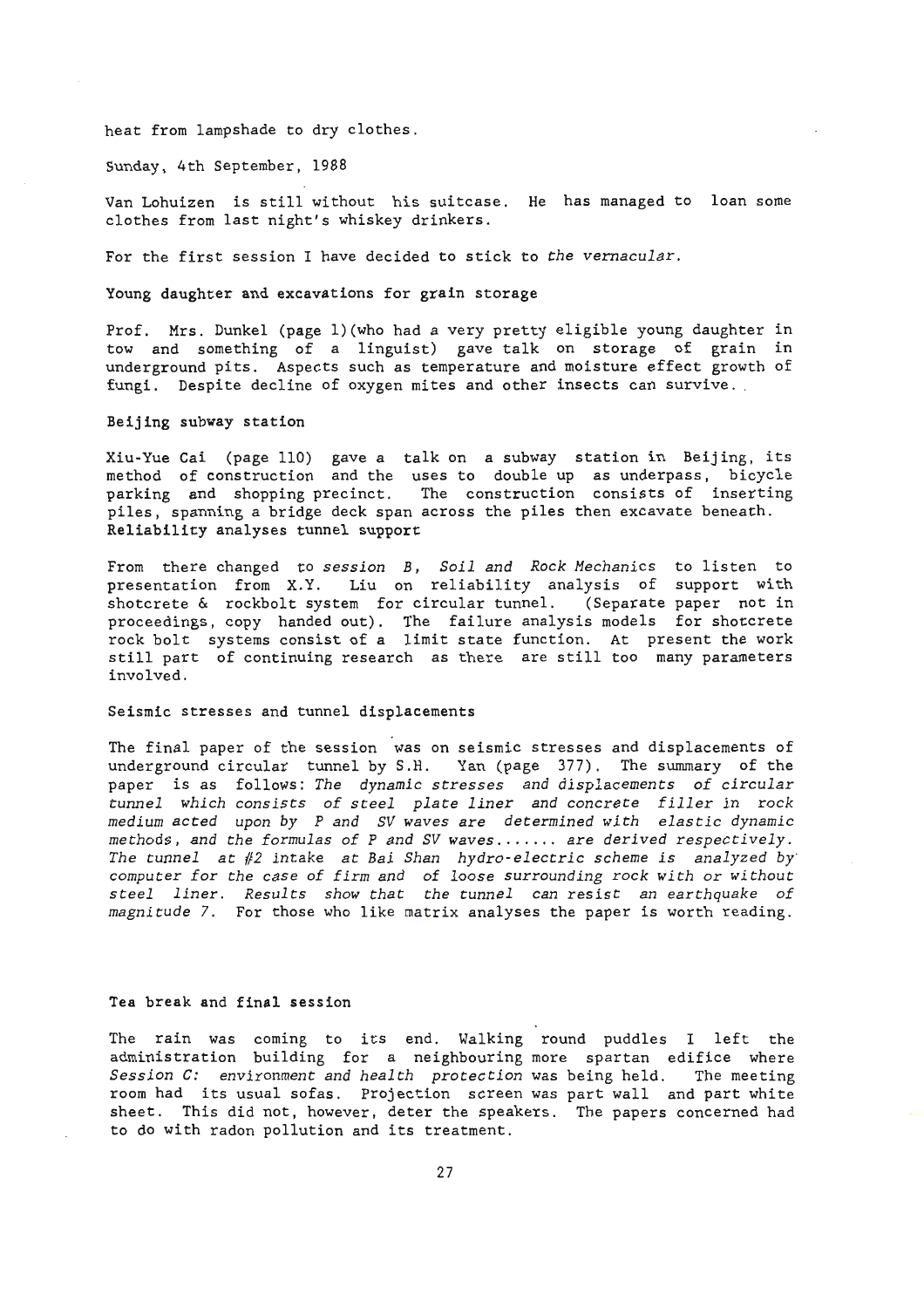#### Radon pollution in China

The presented was given by Z.Y. Tsai (the paper is not given in the proceedings, but a copy was handed out. Mr. Tsai also provided a second non proceedings papers entitled *Systems analysis on the surrounding rock collapse.* He mentions the different quantities of radon that exists in different lithologies. He shows how radon moves in through the subsurface by solving a Laplace type equation similar to that use for ground fluid flow. Treatment methods are relocation, lowering of water table and ventilation

A second paper was given by Tian Zhigian on *"Radon and air ions in Underground engineering"* (This paper is not in the proceedings, a draft copy was handed out). Curves showing variations of concentration are given. By generating negative air ions the pollution from both dust and radon can be improved.

#### Cost benefit and safety

The last two papers presented in session c had little to do with the session theme. The first was a cost benefit analysis one by Qian Q.H. and W.G. Lee (Not in the proceedings) in which he examined by computer the return on investments for underground storage, for transport and as a work place. Such analysis should take into consideration safety aspects.

## Diaphragm **walls** in China

The last paper was about diaphragm walls by Zhong BaiYi et al (page 221) was on the application of diaphragm walls in China. This paper describes the design of a diaphragm wall used together with a basement slab part way up the wall so that the composite structure resembles a skirt foundation. The basement has a civil defence shelter and parking area. Built in Shanghai in loose clayey sands which extended to at least 30 m depth.

## Boat trip on the Huangpu River

That afternoon in overcast skies, (the rains had subsided), the conference delegates were treated to a an afternoon tour. The conference bulletin had said *"an evening tour along the beautiful Huangpu River for three hours to enjoy the night scene* of *Shanghai City".* Instead.we enjoyed the afternoon scene all the way to the junction with the Yangtze from the luxurious front lounge of the double hulled touring Spido-type boat called the "The Pu-jiang" . The brochure describes it as *the greatest touring ship in Shanghai .* The front lounge was in *special class.* Toilets were marked "Mans" and "Womans". One could admire the baronial stone clad building along the Zhongshan Road, of which one of the hotels, I was informed by another delegate, sports a genuine jazz band from pre-revolution reinstated musicians all of whom are well into their eighties.

lt appears I have not kept any more notes on the trip. One could enjoy the scenery, consisting of typical harbour views of many cargo vessels, barges for up river traffic, quays and warehouses, river boats, and offshore oil installation vessels, in this instance a large crane barge with what looks like a lifting capacity of 1000 to 2000 tonnes. Alternative entertainment was available in the lower class section situated below decks where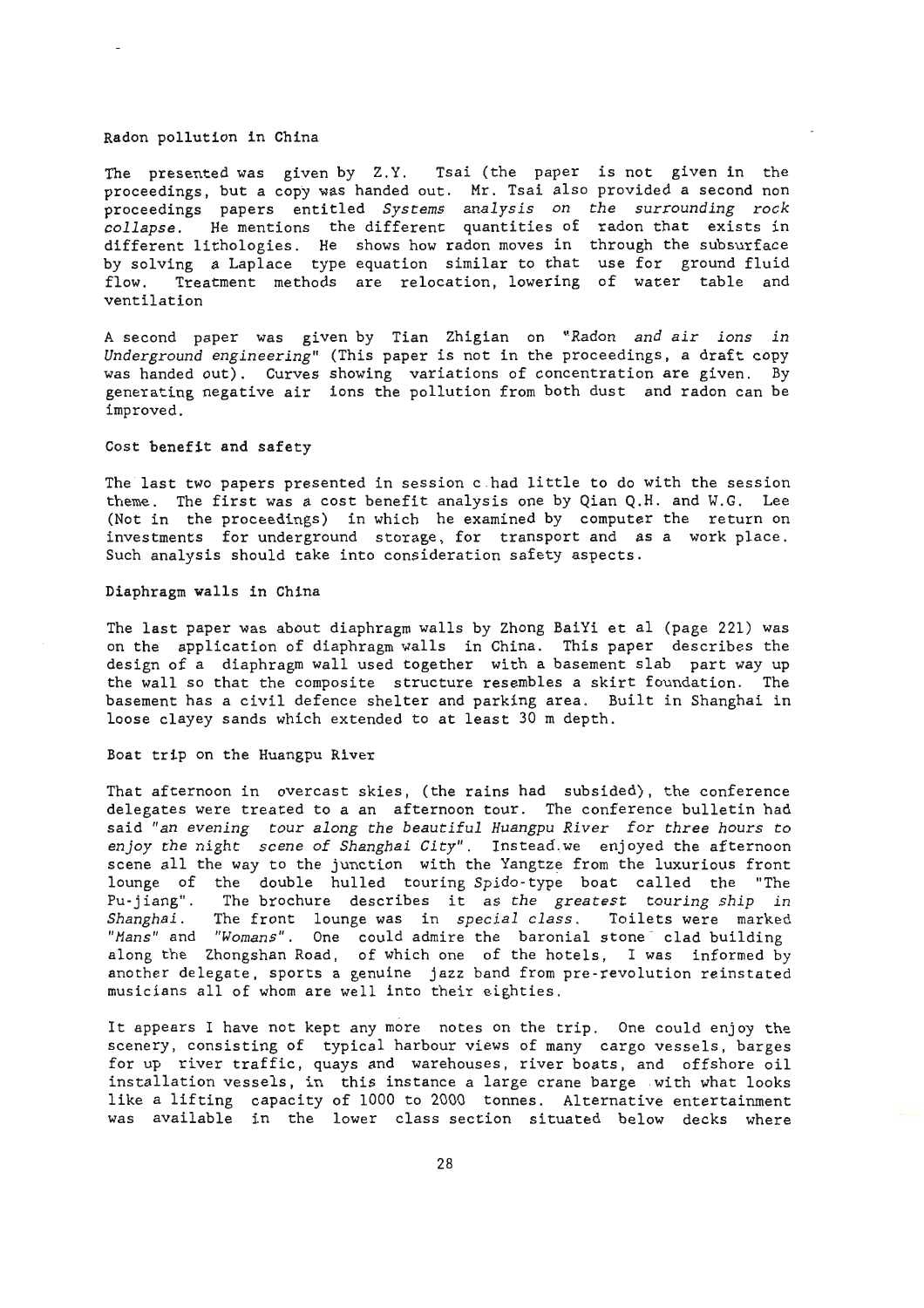passengers were treated to a conjuror.

Monday, 5th September, 1988

Excursion to Su Zhou, the Venice of the East

The following day by buses to Su Zhou "the east Venice" as the Bulletin No 2 describes them; *"The gardens of Su Zhou are world famous for the way bring together the beauties of nature, architecture and painting . ".* My notes say: leave by ZhongZei Road 6:15. Lots of people about purchasing from early morning market. (The female head of the family does the shopping). There are also people exercising. Queues at bus stops. Just past the railway line very picturesque almost medieval housing run-down but kept (clean and neat), earmarked for replacement by regimented monolithic apartment blocks. The bus turns right after about 3 to 5 km after railway crossing near a large new hotel development complex. In the morning visit two gardens with pavilions walls trees and lots of ponds set in imported karstic stone. Second garden the designer opposite of Capability Brown; he went all out for a rather nightmarish collage of the karstic stone. The town is tiled roofed and shady streets with lots of bicycles and ring bells, trucks and a few cars. Lunched at a pavilion restaurant set in a park with lakes and fun fair. Had to bear blowing air- conditioners compensated by a sumptuous lunch with plenty of the very low alcohol content Chinese beer. Stroll in park revealed a canal at back with monolithic flats beyond, heavily loaded barges being painstakingly inched along by barge-poling and a geese farm making a din.

Tiger hill is the next venue. It is of interest: an inlier (?) of granite with basaltic/dolerite inclusions differentially eroded leaving cleft gorges where from a spring emits. At the top a leaning brick pagoda from 951 AD. Hill got its name from Tang dynasty when the emperor buried his wife on the hill. She was called White Tiger. (Paper published on this hill in recent<br>conference 1988 on engineering geology of ancient structures). Leaning conference 1988 on engineering geology of ancient structures). possibly caused by part of pagoda founded on in-filled material contained by massive stone masonry retaining walls. The last visit, the west gardens is part of very orange coloured Bhudist temple complex. The bus is whistled into its parking bay.

#### **Farewell** Reception

That evening the farewell reception. Sit next to John Butlers, an architect from Zambia. Did not see him at rest of conference, probably been touring. Prof. van Lohuizen sits at principal table near to the chancellor who is guest of honour. He is lucky as the chancellor has a very attractive looking female interpreter. They then roam from table toasting the occupants who get up and return the toast by clinking their beer glasses . Very noisy so that the speeches go unheard. The reception is held in the rather spartan refectory, bare walls and polished concrete floor. The evening ends early, at about nine p.m.

*Next issue: Closing session of Conference and a trip to the west of China by train, bus and train.*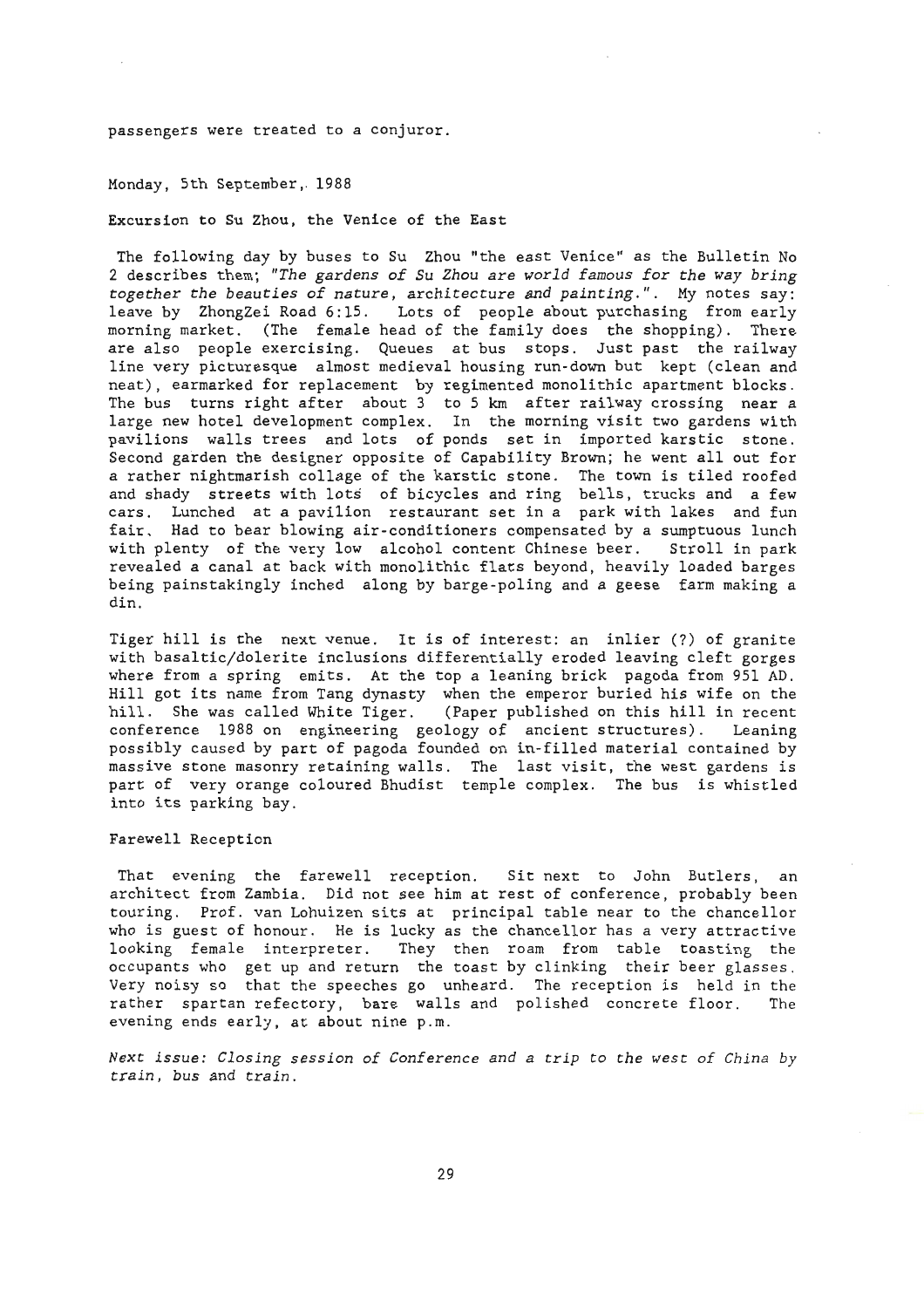| <i>BESTEL</i> | FORMULIER                                                                                                                                                          |                                           | TU DELFT<br>POSTBUB 5028<br>2600 GA DELFT              | Dispuut IngenieursGeologie<br>FACULTEIT DER MIJNBOUWKUNDE EN PETROLEUMWINNING<br>MIJNBOUWSTRAAT 120<br>2628 RX DELFT |
|---------------|--------------------------------------------------------------------------------------------------------------------------------------------------------------------|-------------------------------------------|--------------------------------------------------------|----------------------------------------------------------------------------------------------------------------------|
|               | Datum: ______________19___<br>Naam en adres:                                                                                                                       |                                           | TELEFOON: 015 78 5192/4751<br>GIRO NUMMER DIG: 5780457 |                                                                                                                      |
|               |                                                                                                                                                                    |                                           |                                                        |                                                                                                                      |
|               |                                                                                                                                                                    |                                           |                                                        |                                                                                                                      |
| Adres         |                                                                                                                                                                    |                                           |                                                        |                                                                                                                      |
|               |                                                                                                                                                                    |                                           |                                                        |                                                                                                                      |
|               |                                                                                                                                                                    |                                           |                                                        |                                                                                                                      |
|               | Omschrijving:                                                                                                                                                      |                                           |                                                        |                                                                                                                      |
|               | Proceedinas: Symposium "Milieu en Aardwetenschappen"                                                                                                               |                                           |                                                        |                                                                                                                      |
|               | 19 mei 1988.                                                                                                                                                       |                                           |                                                        | Df1 15.00                                                                                                            |
|               | Handbook: Symposium "The use of personal computers<br>in earth technology" 11 februari 1987,                                                                       |                                           |                                                        | Df1 15,00                                                                                                            |
|               | IngeoKring publicaties: "Nieuwsbrief" oude nummers                                                                                                                 |                                           |                                                        |                                                                                                                      |
|               |                                                                                                                                                                    | Aantal: ___________ a Dfl 10.00 ieder Dfl |                                                        |                                                                                                                      |
|               | Totaal bedrag:                                                                                                                                                     |                                           |                                                        | Df1                                                                                                                  |
|               | Betaling instructies:                                                                                                                                              |                                           |                                                        |                                                                                                                      |
|               | Gaarne per giro betalen op: Giro Rekening 5780457<br>op naam van: Dispuut IngenieursGeologie.<br>adres: Mijnbouwstraat 120, 2628 RX Delft<br>onder vermelding van: |                                           |                                                        |                                                                                                                      |
|               | "Symposium Proceedings" en/of "Symposium Handbook" en/of "Nieuwsbrief"                                                                                             |                                           |                                                        |                                                                                                                      |

 $\sim$   $\sim$ 

 $\mathcal{L}^{\text{max}}_{\text{max}}$  and  $\mathcal{L}^{\text{max}}_{\text{max}}$ 

 $\sim 10^{-1}$ 

 $\sim$   $\sim$ 

Kw1tant1e aewenst ja/nee?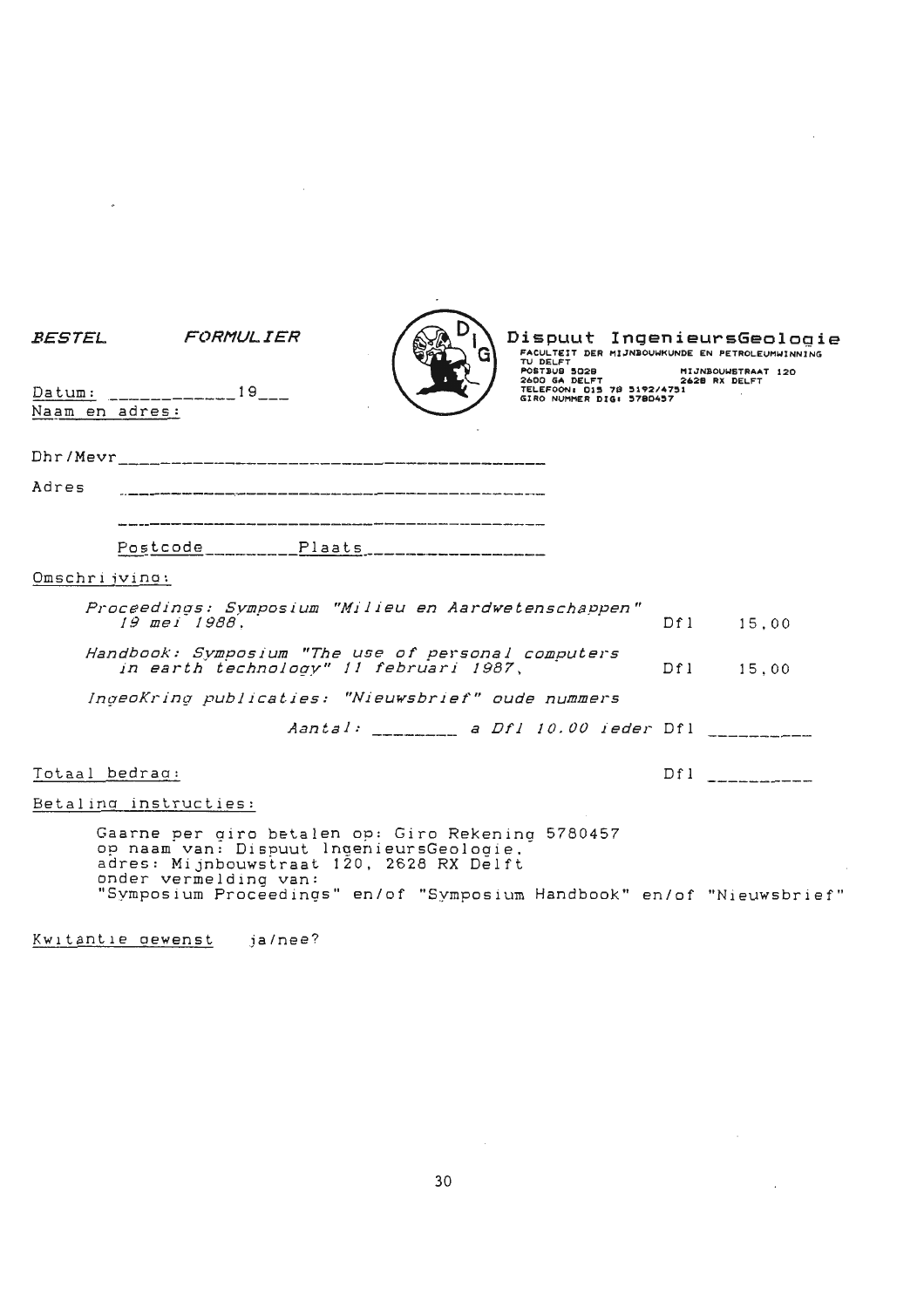## LOCATION AND ACCOMMODATION

The conference and workshop will be held in spectacular surroundings in Loen, Western Norway. Hotel Alexandria has 200 rooms and a well equipped modern conference centre. Suggested travel:

Oslo to Ålesund 1 hr by air

Ålesund to Loen 3 hr by bus

Note: The bus journey is spectacular, including two sub-sea tunnels, a ferry crossing, and travel through some of Norway's most beautiful fjord country.

## **LOCAL TOURS**

Hotel Alexandria is located on the shore of Innviktjord, a few kilometers below picturesque Lake Loen. This lake has featured dramatically in recent Norwegian history, with the loss of 135 lives caused by two major rock slides into the lake, which generated waves up to 50 m high in 1905 and up to 70 m high in 1936. The site of the rock slide will be visited following a short lecture giving some eyewitness accounts of these fateful events.

The Jostedal glacier, covering some 350 km', is mainland Europe's largest. It can be reached by two valleys involving only 30 and 45 minutes drive from Hotel Alexandria. We will visit the Briksdal glacier arm, arguably the most beautiful in Norway.

One whole day tour will be offered to accompanying persons. This includes a ferry boat trip up the famous Geiranger fjordand opportunities for local shopping. Note that summer skiing is available for those who might wish to extend their stay to the weekend.

## CONFERENCE REGISTRATION

Please check the reply form and return by post as soon. as possible.

**BY ROAD** Geiranger 103 km Otta 200 km Balestrand 190 km Målov 90 km Forde 110 km Oslo via Otta 490 km Oslo via Fagernes 460 km Bergen via Lavik 270 km **RY AIR** Vigra Ålesund 145 km

Sandane 66 km Førde 130 km (distances from airports to Loen).



Loen

Trondheim via Otta 440 km

Good bus connections to/from

**BY BUS** 

Express bus to/from Bergen Trondheim, Otta, Ålesund, Førde and Sogndal. Nearest railway station: Otta 200 km.





## **ROCK JOINTS**

A REGIONAL CONFERENCE OF THE INTERNATIONAL SOCIETY FOR ROCK MECHANICS



Loen, Western Norway June 4 - 6, 1990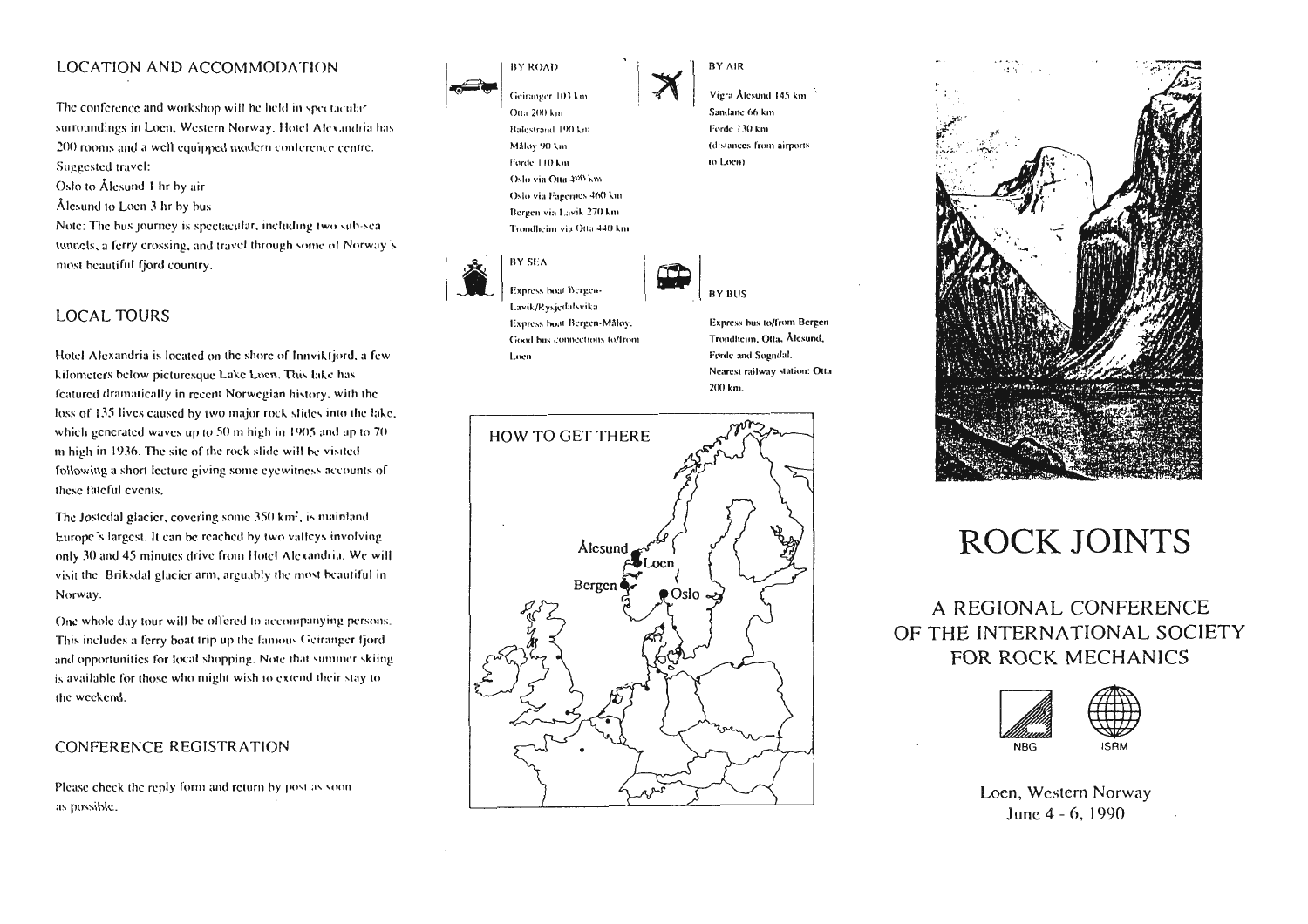## ORGANIZING COMMITTEE OF ISRM

## Commission on Rock Joints

Dr. Nick Barton Prof. Neville Cook Prof. Herb Einstein Prof. Dick Goodman Prof. John Hudson Prof. Ove Stephansson (President of ISRM Commission)

Norwegian Geotechnical Institute University of California, Berkeley Massachusetts Institute of Technology University of California. Berkeley. Imperial College, London Luleå University of Technology

## **OBJECTIVES**

The ISRM commission on Rock Joints is organizing two speciality conferences. The first conference, to be held in Norway in 1990, will be focussed on the behaviour of individual rock joints and discontinuities. The second conference, to be held in California in 1992, will be focussed on the behaviour of rock masses.

Rock joint and discontinuity behaviour impacts many branches of engineering including mining, damfoundations, tunnelling for hydro power and transport. petroleum reservoirs and nuclear waste storage. The subject is in a very active stage of development, and engineers, geologists and scientists involved in these developments are encouraged to attend.

## CONFERENCE THEMES

- $\mathbf{L}$ . Characterization geological origin morphology continuity - coating - infilling.
- 2. Mechanical behaviour shear strength normal stiffness thermal effects
- 3. Hydraulic behaviour flow rate flow velocity aperture description - channelling - superconductors - absorption
- 4. Dynamic behaviour rate effects stick slin reversed shear - evelic loading
- 5. Coupled behaviour mechanical hydraulic thermal dynamic
- 6. Constitutive models analytical empirical computer friendly

Implicit in most of the above themes is the influence of joint or discontinuity size

## ISRM WORKSHOP ON SCALE EFFECTS  $(7-8$  June  $1990$ )

Dr. António Pinto de Cunha (LNEC) who is president of the newly formed ISRM Commission on Scale Effects will be organizing a workshop on scale effects in rock masses immediately following the conference on Rock Joints, which will be held in the same hotel

Workshop themes:

Scale effects in the determination of:

L. Deformability and strength of intact rock, joints and rock masses

 $\mathbf{r}$ 

- 2. Hydraulic properties of rock masses.
- 3. Internal stresses in rock masses

## CALL FOR PAPERS (Conference and Workshop)

The following deadlines will be adhered to Please assist the Organizing Committee by cubmitting material on timel

Let December 1000, Elect Claudian and sall for chatroide Let Outsbee 1000. Cubasianism of Abatronic

Let December 1080 Acceptance notified

Savond Circular with Conference Dragmond

Let Eshruary 1000. Cuboviecion of Dunger Let April 1000 Publication of Proposition  $1 - 6$  June 1000 CONEEDENCE  $\overline{7}$  &  $\overline{1}$ <sub>ung</sub>  $\overline{1}$ 000 W(ADECHAD

Abstracts of proposed papers for the conference should consist of no more than 300 words and 3 representative figures Abetracte chould be cont for

Norwegian Geotechnical Institute  $P \cap P_{\text{out}}$  40 Taggar  $0.901$   $O_{\text{obs}}$  9  $M$  $\alpha$ mm  $At + D_5$  Night Barton

Abstracts of proposed papers to the workshop should be sent to:

Dr. António Pinto de Cueba Laboratório Nacional de Engenhario Civil **IBL Avenue de Bracil** 1700 Lighon Codex, Portugal

Accontance of abstracts and napers and theme allocation will be the responsibility of the Conference Organizing Committee mombore

Prof. Our Stanhancean Dr. Nick Barton Per Magnue Ishaneen

**Dravidant ISDM Commission**  $M$  unless  $\text{IPDA}$   $\text{C}$  and  $\text{C}$ Chairman NBC (Norwonian Rask Mechanics Group)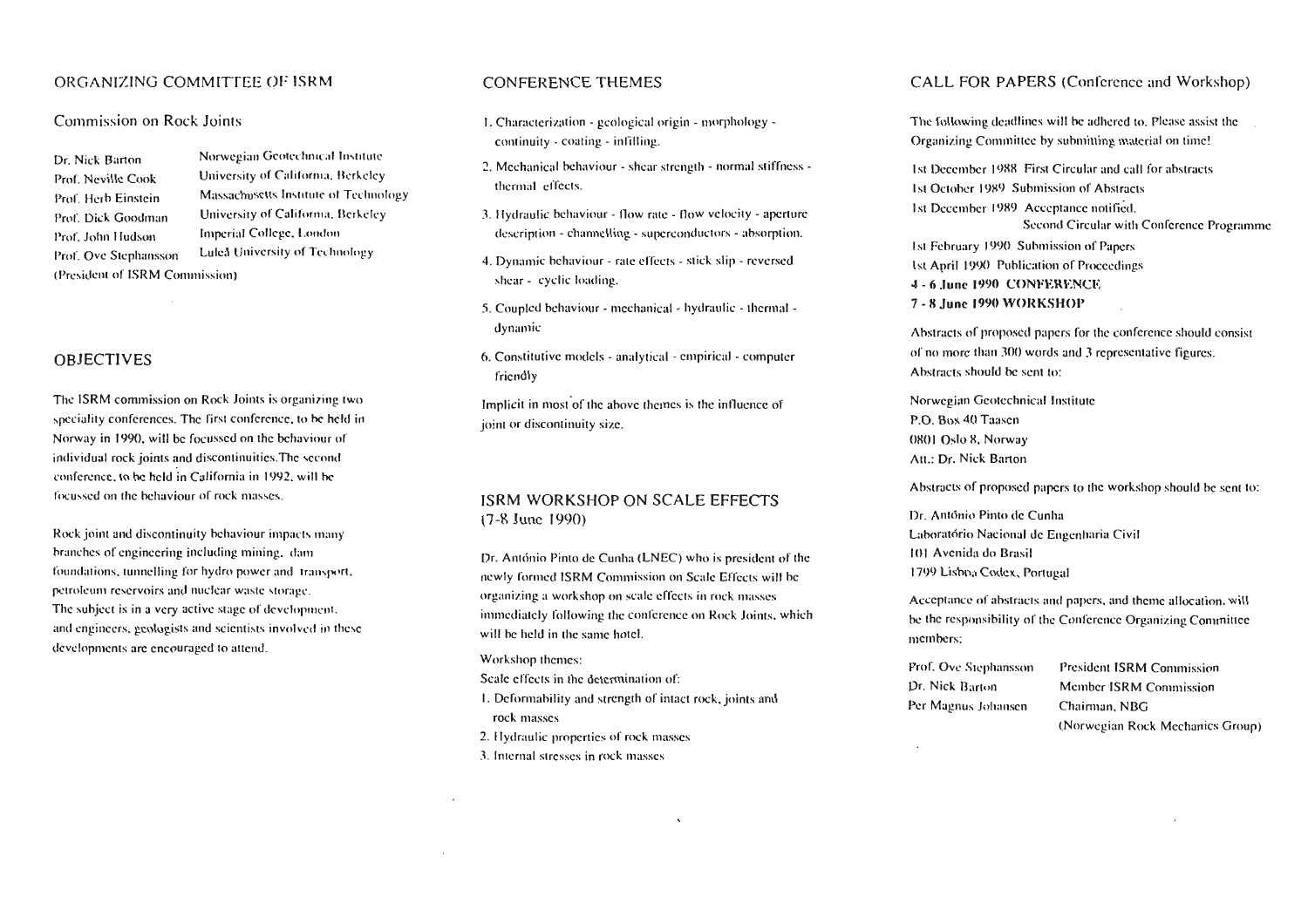## Vrijdag de 13-e Borrel

Daar 13 oktober op een vrijdag valt, worden alle studenten, oud-studenten en leden van de ingeokring uitgenodigd om de narigheden van deze dag te vergeten in het Mijnbouw cafe "Het Noorden".

 $dus$ :

Vrijdag 13 oktober, 17:00 uur, borrel Ingenieursgeologie Mijnbouwcafe "Het Noorden" Noordeinde 5

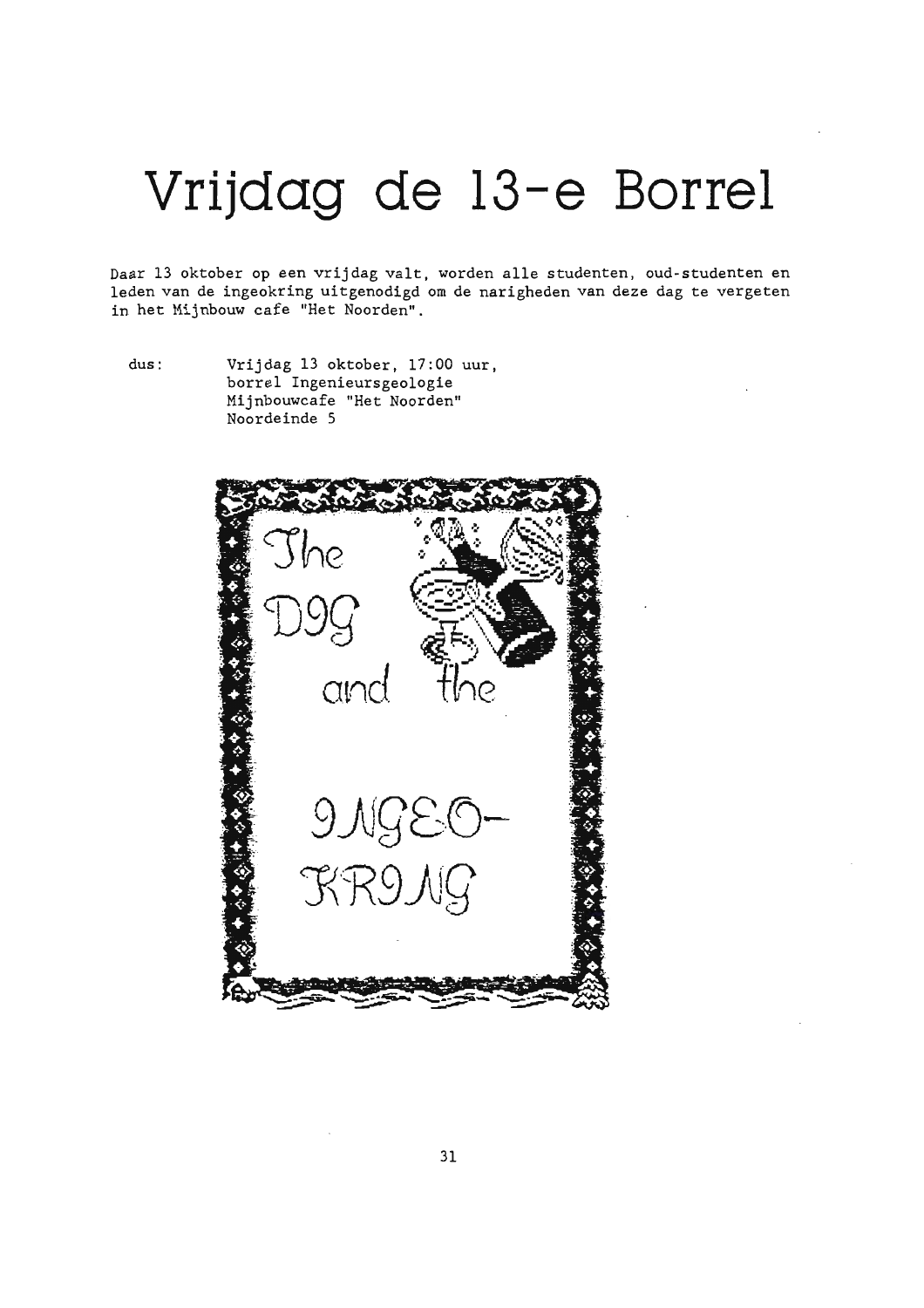## **Conferences, Seminars and Symposia**

 $\overline{a}$ 

## **1989:**

| $9-19$ July    | 28 <sup>th</sup> International Geological Congress.<br>Washington DC, USA.<br>Dr. Bruce Hanshaw, Secretary General 28 <sup>th</sup> Int.<br>Geological Congress,<br>P.O. Box 1001, Hendon, VA 22070-1001 USA.                                                                                                                                                                                                                                    |
|----------------|--------------------------------------------------------------------------------------------------------------------------------------------------------------------------------------------------------------------------------------------------------------------------------------------------------------------------------------------------------------------------------------------------------------------------------------------------|
| 8-10 August    | 1st South-American Symposium on Landslides.<br>Bogota, Colombia.<br>Topics: Methods for the Detection, Exploration and<br>Monitoring of Landslides; Analysis and Evalua-<br>tion; Prevention and Treatment; Research and<br>Management Policies.<br>Juan Montero Olarte, Sociedad Colombiana de Geotecnia,                                                                                                                                       |
|                | Apartado Aereo 057045, Bogota, D.E. Colombia.                                                                                                                                                                                                                                                                                                                                                                                                    |
| 13-18 August   | 12 <sup>th</sup> International Conference on Soil Mechanics and<br>Foundation Engineering.<br>Rio de Janeiro, Brazil.<br>Dr. L.J. de Moraes, 12th. ICSMFE, Caixa Postal 1559,<br>20.001-Rio de Janeiro, R.J. Brazil.                                                                                                                                                                                                                             |
| 28-31 August   | Symposium on Rock at Great Depth.<br>Pau, France.<br>Topics: Mechanical behaviour; Laboratory and in-situ<br>testing; Methods of Analysis.<br>ELF Aquitaine, CSTCS-Bat.LS, F. 64018<br>Pau Cedex, France                                                                                                                                                                                                                                         |
| 3- 9 September | 2 <sup>nd</sup> International Conference on Geomorphology.<br>Frankfurt/Main, Germany.<br>Prof. Arno Semmel, Institut fur Physische Geographie,<br>University of Frankfurt, Sencken- berganlage 36,<br>Postfach 111932, D-6000,<br>Frankfurt/Main, Germany.                                                                                                                                                                                      |
| 4- 7 September | International Chalk Symposium.<br>Brighton, England.<br>Topics: General; Construction; Hydrogeology;<br>Petroleum Engineering.<br>Brighton Polytic, Brighton BN2 4GJ, UK.                                                                                                                                                                                                                                                                        |
| 4- 8 September | International Conference on Micromechanics of Granular<br>Media.<br>Clermont-Ferrand, France.<br>Topics: Geometry; Mechanical properties; Mechanics of<br>grain assemblies; Fictive continuum,<br>Relationship between fundamental approach and<br>practical experience.<br>P. Gourves, C.S.U.T., Laboratoire de Genie Civil,<br>Universite Blaise Pascal de Clermont- Ferrand II, Rue<br>des Meuniers, 63170 Aubiere, France. Tel: 73 26 41 10. |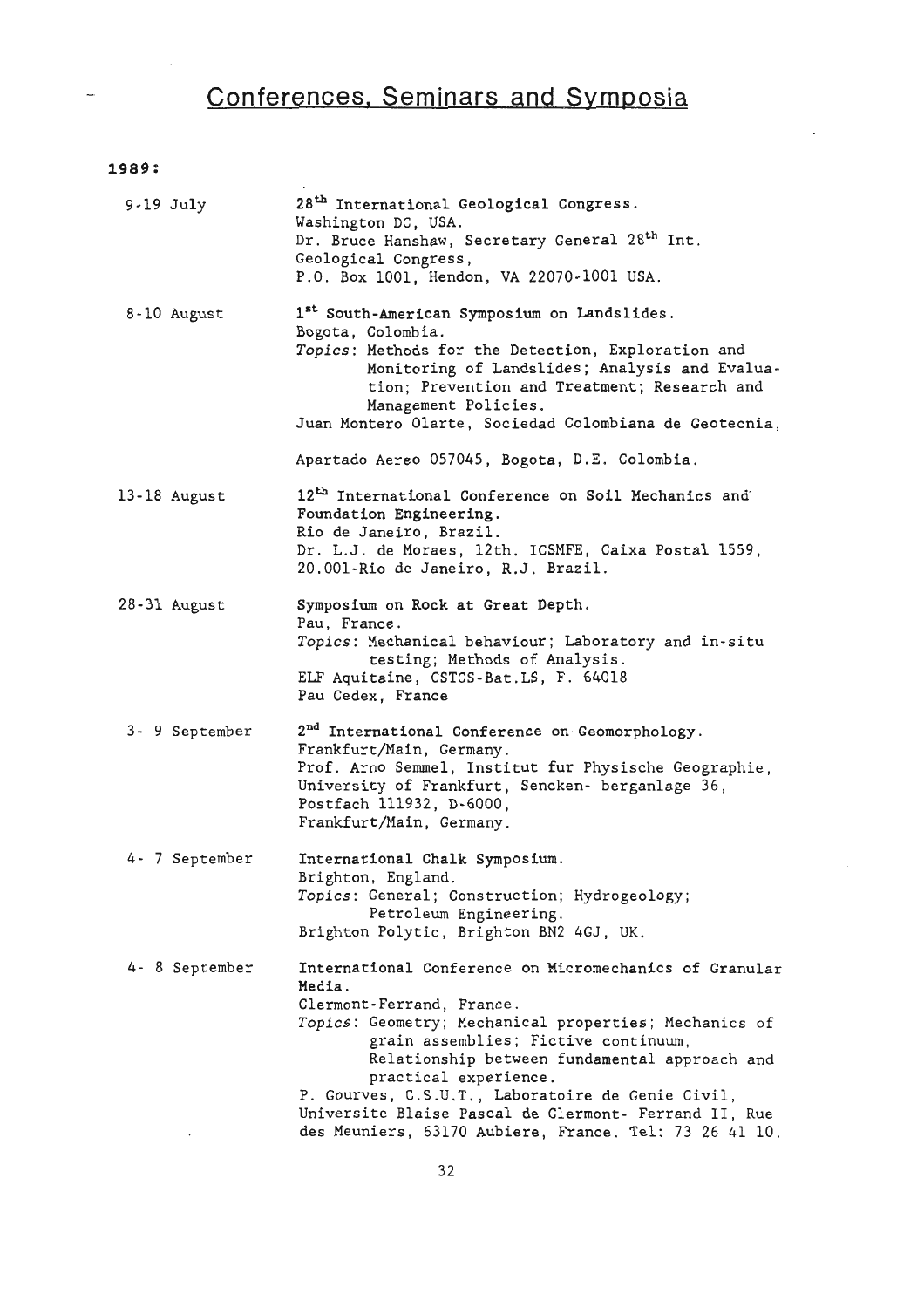| 11-14 September | Progress and Innovation in Tunnelling.<br>Toronto Ontario, Canada.<br>Prof. K.Y. Lo, Fac. of Engineering Science, Univ. of<br>Western Ontario, London, Ont.N6A5B9, Canada                                                                                                                                                                                                                                                                                                                                           |
|-----------------|---------------------------------------------------------------------------------------------------------------------------------------------------------------------------------------------------------------------------------------------------------------------------------------------------------------------------------------------------------------------------------------------------------------------------------------------------------------------------------------------------------------------|
| 10-14 September | Conference on Quaternary Engineering Geology.<br>Edinburg, Scotland.<br>Topics: Case histories of a regional engineering<br>geological nature; Constructional aspects of<br>Quarternary sediments; Engineering implica-<br>tions of Quarternary effects, e.g. peri-<br>glaciation, weathering etc.<br>Dr. J.A. Little, Dept. of Civil Eng., Heriot Watt<br>Univ., Edinburg EH14 4AS, Scotland.                                                                                                                      |
| 28-29 September | Suolosottosuolo, International Congress on Geo-<br>Engineering.<br>Turin, Italy.<br>Topics: Environment and land; non-energetic mineral<br>resources; Engergetic mineral resources;<br>Underground water resources; Open pit exploi-<br>tation and environmental rehabilitation; Soil<br>and rock mechanics problems; Tunnels and new<br>underground spaces.<br>Associazione Mineraria Subalpina, c/o Dip.o di<br>Georisorse e Tettitorio del Politecnico, Corso Duca<br>degli Abruzzi x 24, I-10129 Torino, Italy. |
| 18-20 October   | IABSE Colloquium on Expert Systems in Civil<br>Engineering.<br>Bergamo, Italy.<br>ISMES, Viale Giulio Cesare 29, I-24100, Bergamo,<br>Italy. Tel: 035-358 301.                                                                                                                                                                                                                                                                                                                                                      |
| 19-20 October   | 38 <sup>th</sup> Geomechanics Colloquium.<br>Salzburg, Austria.<br>Topics: Geomechanical Test Methods; Rock Mass Me-<br>chanics in the Mining Practice; Pressure<br>Addits and Pressure Shafts; Control of High<br>Rock Mass Pressures in the Tunnel and Adit<br>Construction.<br>Osterreichische Gesellschaft fur Geomechanik,<br>Paracelsusstr 2/III, A-5020 Salzburg, Austria.                                                                                                                                   |
| 26-27 October   | Seminar and Workshop on Creep Behaviour of Frozen Soil<br>and Ice.<br>Winnipeg, Canada.<br>Topics: Creep related to: Permafrost; artificially<br>frozen soil; Ice forces; Ice covers on lakes<br>and rivers; Spray ice islands; Rubble fields<br>and glaciers.<br>Prof. L. Domaschuk, Civil Engineering, University of<br>Manitoba, Winnipeg, Manitoba, Canada R3T 2N2.                                                                                                                                             |

 $\overline{\phantom{a}}$ 

 $\bar{z}$ 

 $\overline{\phantom{a}}$ 

 $\sim$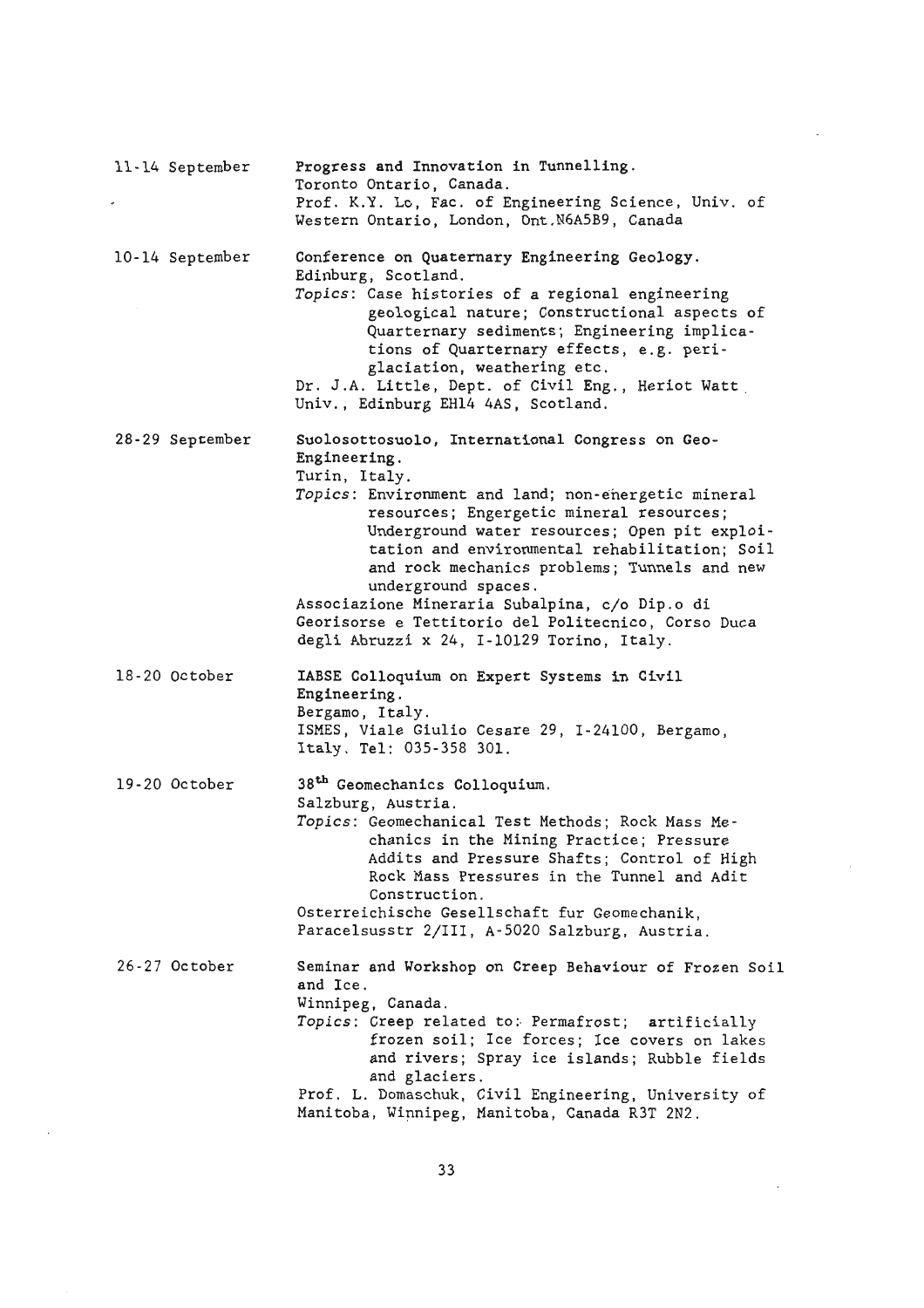|              | 6- 8 November | International Symposium on Trial Embankments on<br>Malaysian Marine Clays - Predictions and Performance.<br>Kuala Lumpur, Malaysia.<br>Director General, Malaysian Highway Authority, Banguna<br>Yayasan-Syed Kechik Bangsar, Peti Surat 1133, Jalan<br>Pantai Baru, 59200 Kuala Lumpur, Malaysia. Tel:<br>2544033.                                                                                                                                                                            |
|--------------|---------------|------------------------------------------------------------------------------------------------------------------------------------------------------------------------------------------------------------------------------------------------------------------------------------------------------------------------------------------------------------------------------------------------------------------------------------------------------------------------------------------------|
| 1990:        |               |                                                                                                                                                                                                                                                                                                                                                                                                                                                                                                |
|              | $2 - 6$ April | 3 <sup>rd</sup> International Symposium on Pressuremeter.<br>Oxford, UK.<br>Topics: pressuremeter technology; Analysis inter-<br>pretation; Applications in geotechnical<br>design.<br>Dr. G.T. Houlsby, Secretary Organising committee,<br>Dept. of Engeneering sience, Parks Rd., Oxford<br>OX1 3PJ. UK. tel: 0865 273162                                                                                                                                                                    |
| 14-18 May    |               | 14 <sup>th</sup> World Mining Congress and Exhibition.<br>Beijing, China.<br>Topics: Mining for the Future; Trends and Expecta-<br>tions.<br>Chinese Organizing Committee of the 14 <sup>th</sup> World Mining<br>Congress, 54 Sanlihe Road, Beijing, China.                                                                                                                                                                                                                                   |
| 28- 1 June   |               | 4 <sup>th</sup> International Conference on Geotextiles and<br>Geomembranes.<br>The Hague, Netherlands.<br>Topics: Bank and bed protection; Soil reinforcement;<br>Properties and testing; Unsolved problems;<br>Roads and runways; Drainage; Special applica-<br>tions; Environmental control; Reservoirs;<br>Irrigation.<br>Secretariat of 4 <sup>th</sup> Geotextiles Conf. c/o Holland<br>Organising Centre, 16, Lange Voorhout. 2514 EE<br>The Hague, The Netherlands, tel: 031 -70657850 |
|              | 4- 6 June     | ISRM Regional Conference on Rockjoints.<br>Loen, Western Norway.<br>Topics: Characterization of joints, mechanical hy-<br>draulic, dynamic and coupled behaviour;<br>Constitutive models.<br>Dr Nick Barton, N.G.I., P.O.box 40 Taasen,<br>N-0801 Oslo 8, Norway.                                                                                                                                                                                                                              |
| $10-13$ June |               | 2 <sup>nd</sup> Symposium on Strait Crossings.<br>Trondheim, Norway.<br>Topics: Technology; Safety and Traffic Operaion;<br>Social and Economic Effects.<br>Strait Crossings, Att: Mr. Vidar E. Storvik, Norwegian<br>Society of Chartered Engineers, Kronprinsensgr. 17,<br>N-0251 Oslo 2, Norway.                                                                                                                                                                                            |

l,

 $\bar{z}$ 

 $\bar{\beta}$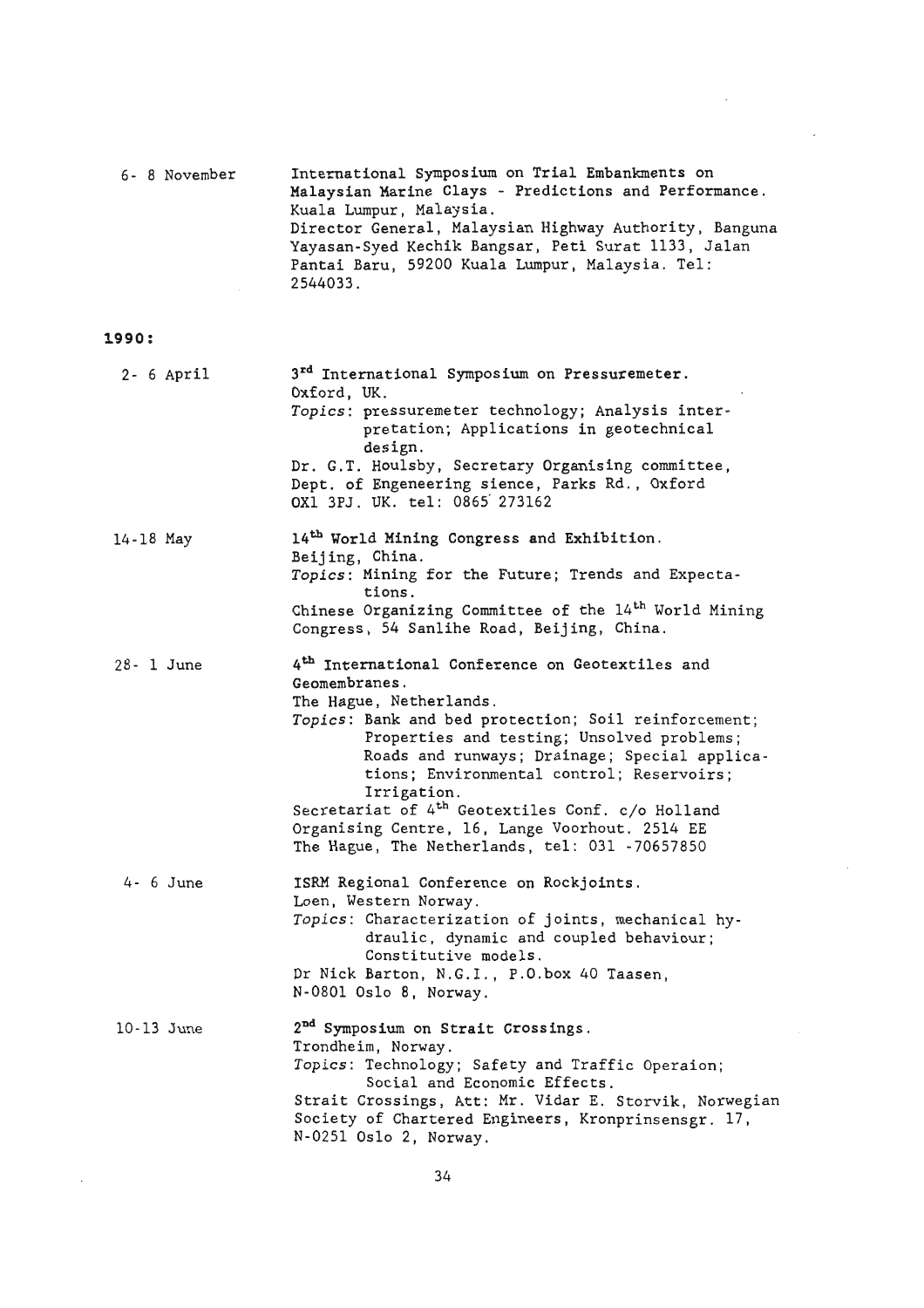| 18-20 June    |                  | ASCE Special Conference on Design and Performance of<br>Earth retaining Structures.<br>Ithaca, NY, USA.<br>Topics: Wall selection and performance; Mechanically<br>stabilised systems; In-Situ walls, Waterfront<br>retaining structures; Contracting practice;<br>Gravity walls.<br>Dr. Phillip Lambe, Dept. of Civil Engeneering<br>N-Carolina State University, Campus box 7908, Raleigh,<br>NC 27695, USA.                                                                                                                                 |
|---------------|------------------|------------------------------------------------------------------------------------------------------------------------------------------------------------------------------------------------------------------------------------------------------------------------------------------------------------------------------------------------------------------------------------------------------------------------------------------------------------------------------------------------------------------------------------------------|
|               | 6-10 August      | 6 <sup>th</sup> International Congress of the IAEG.<br>Amsterdam, The Netherlands.<br>Topics: Engineering Geological Mapping and Site<br>Investigation; Remote Sensing and Geophysical<br>Techniques; Hydro-Engineering Geology; Surface<br>Engineering Geology; Underground Engineering<br>Geology; Engineering Geology of Land and<br>Marine Hydraulic Structures; Construction<br>Materials.<br>Dr. L. Primel, Secretary General IAEG, Laboratoire<br>Central des Ponts et Chausees, 58 Boulevard Lefebre,<br>75732 Paris Cedex 15, France. |
|               | 3- 7 September   | Tunnels and Underground Works.<br>Chengdu, China.<br>Topics: Design and Construction of Railway Tunnels;<br>Design and Construction of Metro and Urban<br>Underground Works; Design and Construction of<br>Hydro Tunnels; Rock Caverns for Storage; Use<br>of Numerical Methods in the Tunnel Design.<br>Secretariate CCES, P.O. Box 2500, Bai Wan Zhuang,<br>Feljing, China.                                                                                                                                                                  |
| 1991:         |                  |                                                                                                                                                                                                                                                                                                                                                                                                                                                                                                                                                |
| 27- 1 June    |                  | 10 <sup>th</sup> European Regional Conference.<br>Florence, Italy.<br>Topics: Deformation of Soils and Displacement of<br>Structures.<br>Ing. G. Baldi, Secretary, Associazione Geotechnica<br>Italiana, Viale Regina Margherita 183, 00198 Roma,<br>Italy.                                                                                                                                                                                                                                                                                    |
| $27 - 1$ June |                  | 9 <sup>th</sup> Asian Regional Conference.<br>Bangkok, Thailand.<br>Prof. A.S. Balasubramaniam, Secretary, South East Asia<br>Geotechnical Society, Asian Institute of Technology,<br>P.O. Box 2754, Bangkok 10501, Thailand.                                                                                                                                                                                                                                                                                                                  |
|               | $26 - 30$ August | 9 <sup>th</sup> Pan Am Regional Conference.<br>Santiago, Chile.<br>Mr. Luis Valenzuela, Secretary, SOCHIMSYF, San Martin<br>352, Santiago, Chile.                                                                                                                                                                                                                                                                                                                                                                                              |

 $\sim 10^{-10}$